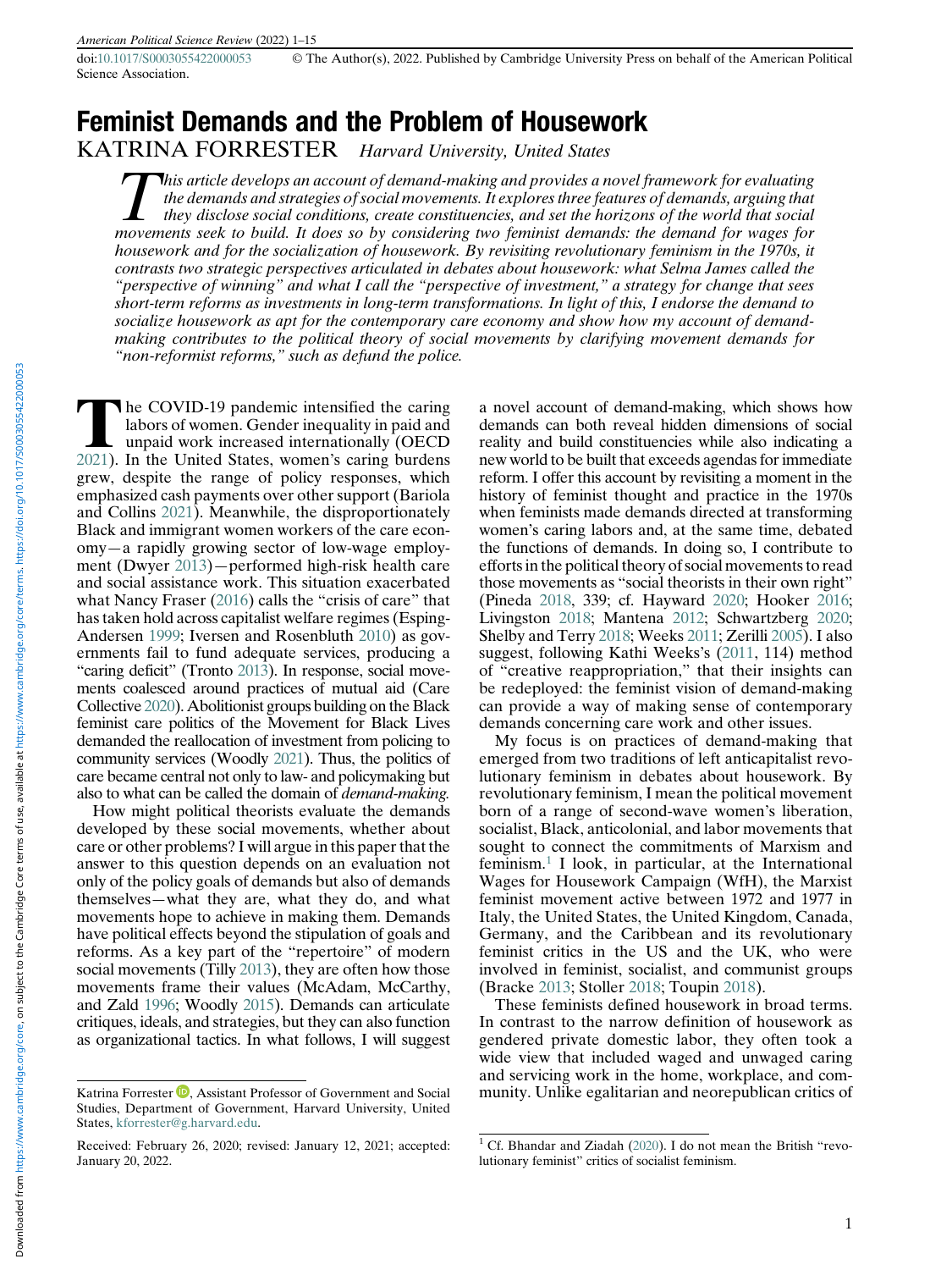workplace and labor market domination who mostly focus on the reorganization of standard employment through democracy or strike action (Anderson [2017;](#page-12-6) Gourevitch [2018](#page-13-6); Landemore and Ferreras [2016;](#page-13-7) O'Shea [2019\)](#page-14-12), or gender egalitarians who seek justifiable policies to remedy the unfair distribution of household responsibilities and their effects in the workplace (Brighouse and Wright [2008;](#page-12-7) Gheaus [2018](#page-13-7); Schouten [2019\)](#page-14-13), many of these feminists conceptualized a continuum of sites of exploitative work in the home and care economy—a continuum often now characterized as the "life-making" terrain of social reproduction (Bhattacharya [2017](#page-12-8); Ferguson [2020\)](#page-13-8).[2](#page-1-0) They advocated transforming these sites not through policy reform but through practices of demand-making.

To explore these practices, I begin from two demands developed to address the problem of housework:[3](#page-1-1) a demand for wages for housework (WfH) and a counterdemand for the socialization of housework that is, for the creation of institutions to "socialize" women's private labors and bring them into the public domain (by creating, for example, free 24-hour publicly funded, community-controlled child-care, laundering, and cleaning services staffed collectively by well-compensated workers). I argue that these debates represent an innovative moment in ideas not only about work but also about what demands can do and where they are situated in strategies of social transformation.

My argument proceeds as follows. In reconstructing the housework debates, three key features of demandmaking emerge. First, demands can disclose social conditions. Second, they can build constituencies. Third, they can set the horizon of the world which the social movement seeks to build.<sup>[4](#page-1-2)</sup> I explore how these features work in the WfH demand and the counterdemand for the socialization of housework. Of the features I identify, the third—what I refer to as the horizon-setting function, by which the demand indicates the long-term transformation that a social movement seeks—raises a question about the perspective a movement takes in relating demands for reform to aspirations for revolutionary change. Since demandmaking often involves appeals to the tangible effects of demands on strategy—what happens if concessions are won, reforms are met, or strategies fail—demands are a key way that radical movements articulate their relation to reform. I show how these rival demands about housework took distinctive forms and exemplified different ways of connecting reform and revolutionary transformation. They represent two contrasting strategic perspectives: what Selma James called "the perspective of wining" ([1972] [1974](#page-13-9)) and what I will call the perspective of investment.

I draw this contrast in the following way. According to James's ([1972] [1974](#page-13-9)) perspective of winning, demands were themselves agentic movement-building displays of power. The act of demanding wages for housework was itself cast as revolutionary, for even when the demand was not met, it disclosed social conditions and built constituencies. The demand for WfH thus performed two critical functions of demand-making. But it did not perform a third: it did not itself set a long-term revolutionary horizon. The WfH movement aimed at the abolition of work and the wage relation, but because the WfH demand did not articulate this horizon, it was easily misunderstood as a compensatory demand (like demands for wage increases). By contrast, the demand to socialize housework aligned the proposal of immediate reforms and the setting of long-term revolutionary horizons. It demanded the socialization of housework as a process that would end private labors and at the same time defined that socialization as an end-state alternative to the capitalist organization of reproductive labor. For this reason, I call it a mimetic demand, as its short- and long-term aims mirrored each other. In the case of WfH, by contrast, there was a *disjunctive* relationship between the demand and the movement's long-term goals. I argue that this mimetic form of demand typifies the strategic logic of the perspective of investment—a vision of transformative change by which demands themselves lay the foundation for future social and political transformations. The metaphor of investment here is apt: for in this case, the act of demand-making and the meeting of demands for short-term reforms was not only valuable for its own sake; it yielded returns that could be reinvested for significant long-term change.

With my account of demand-making and the two perspectives in place, I explore the contemporary relevance of the demands for wages and the socialization of housework. Though both the content of particular demands and the evaluation of a given demand's strategic efficacy will ultimately be situational and context dependent, I argue that contextual analyses of demands can be facilitated by attending to the salient features of demand-making I describe here. I suggest that two features of demand-making—the disclosure of social conditions and the setting of horizons—would be better achieved by pressing for socialization than for wages, given transformations in the care economy since the  $1970s<sup>5</sup>$  To conclude, I show how the perspective of investment and my three-part taxonomy can provide a framework for evaluating demands and illuminate contemporary demand-making, taking the example of the demand to "defund the police."

My main claim is that this account of demand-making can provide a portable model for evaluating demands for what André Gorz [\(1967](#page-13-10)) called "non-reformist reforms," which are made by several contemporary movements (Akbar [2020\)](#page-12-9). But I also want to show that these ideas about demand-making and the problem of

<span id="page-1-0"></span><sup>2</sup> For a survey of political theories of work, see Turner and Van

<span id="page-1-3"></span><span id="page-1-2"></span><span id="page-1-1"></span>Milders ([2021](#page-14-14)).<br><sup>3</sup> For a disaggregation of "housework," see Quick ([2008\)](#page-14-15).<br><sup>4</sup> Thanks to Adom Getachew for help with developing these categories.

<sup>5</sup> I restrict my discussion to the US household and care economy. For the relevance of the housework debates to informal labor markets beyond the global north, see Hensman [\(2011](#page-13-11)), Mezzadri [\(2019](#page-13-12)), Kotiswaran ([2020\)](#page-13-13), and Forrester [\(2021](#page-13-1)).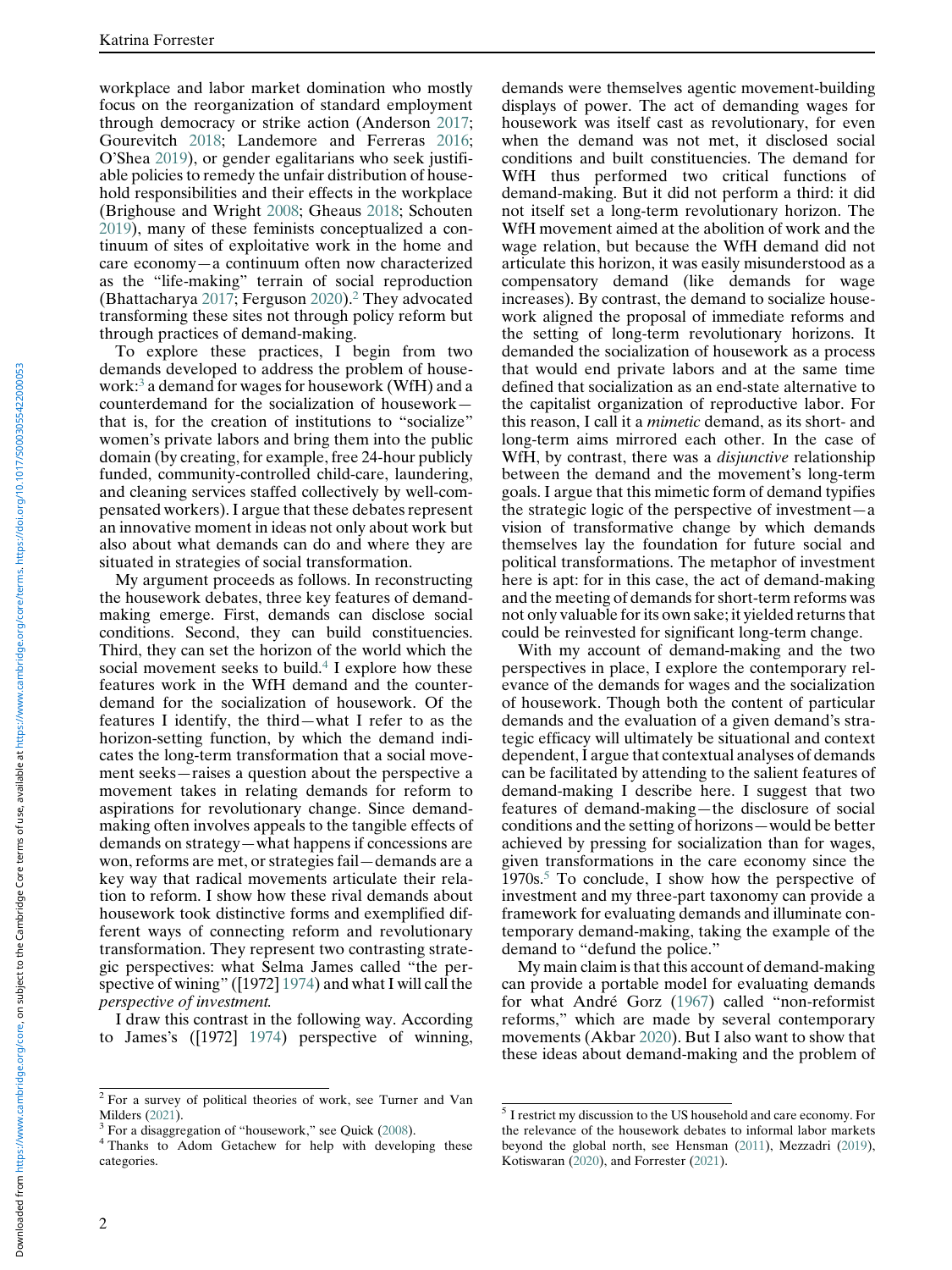housework were formulated at a hinge moment in what I call—invoking a concept of David Scott's ([2004](#page-14-16))—the problem-space of deindustrialization, when feminists adapted strategies from labor and socialist traditions (which centered industrial workplaces and tied demand-making to collective bargaining) to the "feminized" or informal workplaces of postindustrial societies—the home, the hospital, the school, the community, and the service sector. Because these feminists were political theorists of deindustrialization, their analyses are particularly relevant today, when nonstandard employment constitutes a growing share of work and when movements reject the view of the traditional workplace as the exclusive site of exploitation and of demands as part of collective bargaining alone.

## THE HOUSEWORK DEBATES REVISITED

My proposed account of what demands can do emerges from feminist debates in the 1970s, which covered a range of issues about care work, service work, and domestic labor. Feminist movements initially turned to the problem of housework as a way of disclosing women's oppression in the home. In searching for novel ways to reject the activities characterized as women's natural duties, many used the language of work to recast them as alienating drudgery and as central to upholding patriarchal structures (Mainardi [1970](#page-13-14)). For the US and Western European feminists who, from the late 1960s, challenged biological or ideological conceptions of the family to locate the "material" basis of women's oppression (Sargent and Hartmann [1981](#page-14-17)) and situated housework not as an example of oppression under patriarchy or capitalism but as the reproductive activity at its core, focusing on housework provided a way of disclosing the functions of "women's work" for capitalism. This became a key feminist strategy: as Juno Mac and Molly Smith [\(2020](#page-14-18), 55) argue, "naming otherwise invisible 'natural structures' of gendered labour"—housework, emotional labor, sex work, gestational labor—became central to thinking "about how, collectively, to resist or reorder such work."[6](#page-2-0)

In the "domestic labor debates" of the early 1970s, much of which involved close readings of Marx and value theory (Vogel [2000\)](#page-14-19), feminists debated whether households were sites of production with labor processes—housework, childcare, childbearing—that produced value for capital. Liberals and many socialists traditionally saw the household as a consumption unit. Some now argued that it was precapitalist (productive of use values, but not exchange value [Benston [1969] [2019\]](#page-12-10) or that it involved its own mode of production (Harrison [1973](#page-13-15); Kuhn and Wolpe [1978](#page-13-16)). They saw domestic labor as fundamental to capitalism because it reproduced labor power, creating and sustaining workers who produced a surplus, thus contributing to profits or lowering labor costs (Gardiner [1976](#page-13-17); Gerstein [1973;](#page-13-18) Vogel [1983\)](#page-14-20), because of its dual role in consuming the means of subsistence and reproducing labor power (Secombe [1974](#page-14-2)), or because it was itself productive (Dalla Costa [1972](#page-12-11)). Disclosing this work was not only crucial to understanding the "material basis" of women's oppression but also "politically vital" for "the development of the correct strategy for the Women's Movement" (Fox [1980;](#page-13-19) Himmelweit and Mohun [1977,](#page-13-20) 16–8; Malos [1980](#page-13-21)). Doing so also helped to reveal a constituency for feminist class politics (Gardiner [1976](#page-13-17)). It allowed feminists to frame the home as a site of struggle, and for those seeking a revolutionary subject beyond the industrial male working class, to center housewives in a revolutionary strategy (Dalla Costa and James [1973;](#page-12-12) James [1972] [1974\)](#page-13-9).

But the problem of housework was never only about unwaged domestic labor. For many working-class women, Black feminists, and Black Power women (Farmer [2017](#page-12-13)), housework was only a small part of the "superexploitation" of Black women workers (Jones [1949](#page-13-22); Williams [1970](#page-14-21)), who were often waged domestic workers and for whom time with one's family could equally be characterized as an unaffordable luxury (Beal [1969] [2008\)](#page-12-14). Numerous Marxist feminists argued for an expansive vision of housework that encompassed servicing, maintenance, and caring labors, waged and unwaged. While some disaggregated domestic and reproductive labor (Vogel [1983,](#page-14-20) 163), others saw housework as analogous to or inclusive of reproductive labor performed by secretaries, nurses, teachers, domestic workers, and sex workers (Wandor [1972,](#page-14-22) 141–2, 150). WfH activists described the "public reproductive work" and "socialized housework" women performed in the service industry, including in "the home in the hospital" (Agger [1975](#page-12-15); Edmond and Fleming [1975;](#page-12-16) Power of Women [1975,](#page-14-23) 69).

In this context, the demand to compensate unwaged housework was made by women with diverse commitments in groups like the National Welfare Rights Organization and at the 1977 Houston National Women's Conference and the UN's 1985 Conference on Women in Nairobi (Nadasen [2011](#page-14-24); Swinth [2018\)](#page-14-25). Yet many theorists of housework conceived of their politics as revolutionary, for at least five reasons. First, they characterized household labor as the work of reproducing and maintaining capitalism—work that was not only unfairly distributed and located in a space constituted by relations of domination but also performed under exploitative conditions. Second, they sought to transcend these conditions by abolishing or refiguring that space. Third, they saw this transcendence as impossible within capitalism. Fourth, they were not satisfied with gender equality but defended transfers of power away from capital and a class politics that rejected equality within oppressive hierarchies. Fifth, they reconceived sites of work by looking beyond the paid workplace—a move that, insofar as work was characterized as exploitative, had radical implications: the home and community were redefined as sites of labor action.

Given these commitments, what role did demands play in feminist strategies? Demands historically have taken a range of forms: they have been central to

<span id="page-2-0"></span><sup>6</sup> For a critique of this strategy as overvalorizing work, see Glazer ([1993\)](#page-13-23).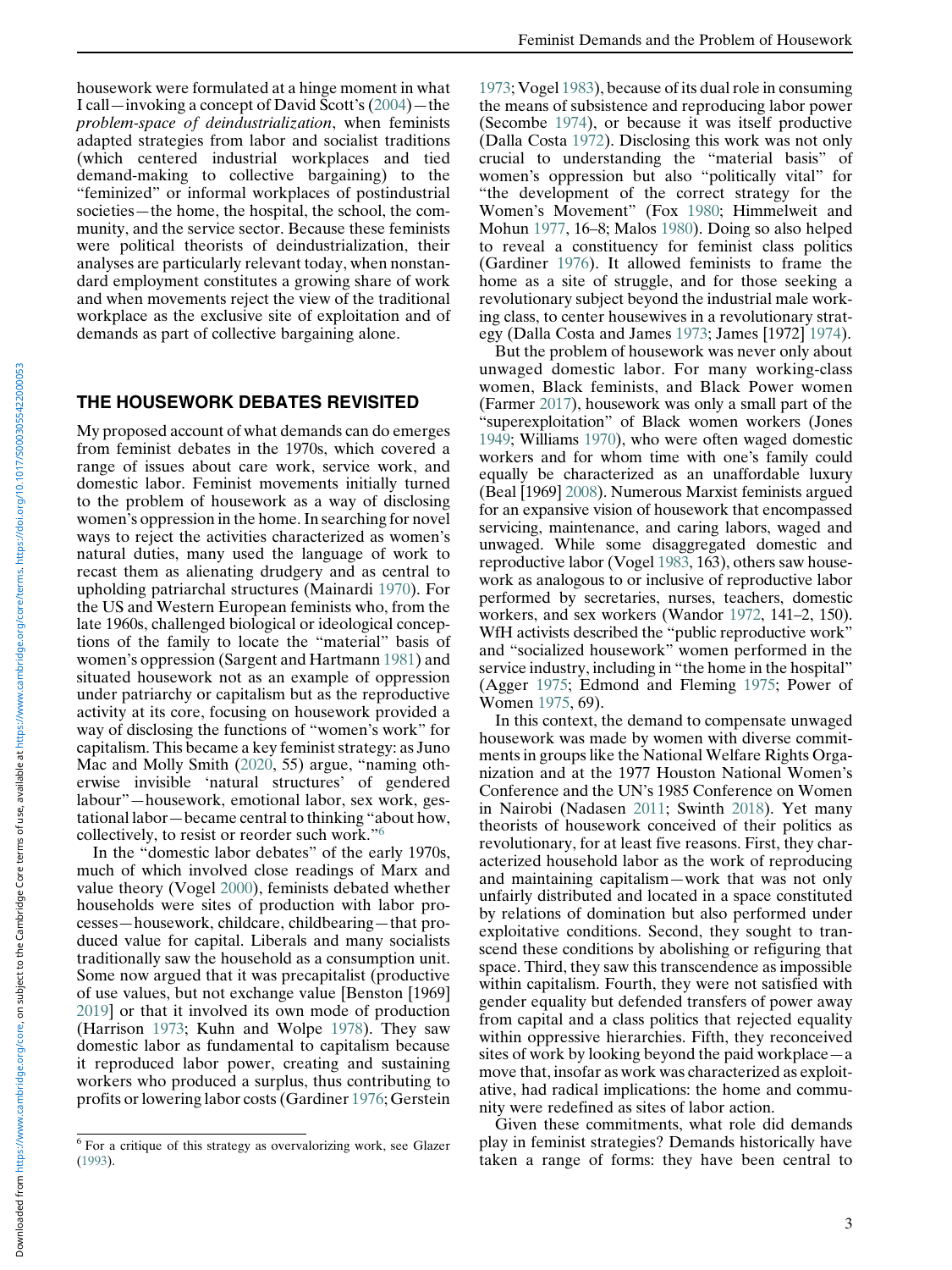socialist, communist, and anticolonial manifestoes, as well as labor collective bargaining strategies for delivering social goods. In such circumstances, demands were relational: they named an addressee (the state, the workplace, a colonial power).[7](#page-3-0) They were also often part of established strategies: socialist demands were disaggregated as minimal (directed at improving workers' lives), transitional (meeting needs while building power within bourgeois society and creating conditions for socialism), or part of a maximal program (Trotsky [1970\)](#page-14-26).

In the 1960s, the new social movements forged a different relationship to demand-making. Many groups developed packages of demands in manifestoes or programs, such as the Seven Demands of the UK National Women's Liberation Conference in 1970 or the Black Panther's Ten Point Program (Spencer [2016;](#page-14-27) Stevenson [2019\)](#page-14-28). The demands proposed arrangements that signaled desires for transformative change (Weeks [2011](#page-14-8)) and sometimes provided standards for gauging revolutionary progress (Firestone [1970] [2003\)](#page-13-24). Their strategic role was distinctive: often, they were what Ben Trott  $(2007)$  $(2007)$  calls "directional" demands. Unlike minimal demands (realizable within social democratic society), transitional demands (reasonable but unlikely to be accommodated under capitalism), or "impossible" demands (which reveal the impossibility of change under capitalism), directional demands would individually or when combined "necessitate a break with capitalist social relations," and show "a way out" of the status quo order (cf. Russell [2015\)](#page-14-29). Such demands, if met, would force a paradigm shift. Demands of this kind were also sites where movements with revolutionary aspirations expressed their often dissonant relationship to reform by naming an addressee, like the capitalist state, whose legitimacy they otherwise denied. In the late 1960s and 70s, the content of demands often reflected what Salar Mohandesi and Emma Teitelmen [\(2017](#page-12-8), 59) argue was the incorporation by revolutionary movements of "the welfare state's precepts … even as they tried to subvert them." However, for these movements, demands also functioned as tactics of organization. Despite naming concrete addressees, the real audience was often the constituencies affected by the problem the demand diagnosed. In this way, demands were themselves movement-building tools.

In this context, the WfH movement articulated an innovative account of the role of demands in feminist social transformation. WfH were attentive to what demands do qua demands—that is, even if they were not met. It was in the debate between WfH and their critics at the high point of feminist demand-making in the early 1970s that the disclosure, constituency-creating, and horizon-setting functions of demand-making can be clearly seen, as feminists brought together new and old features of demands in innovative ways. Demands were conceived as being able to disclose the

social conditions that feminists diagnosed in the housework debates, to build the constituencies for feminist class politics, and to articulate the relationship of the movement's interests in immediate reform to their visions of long-term social transformation.

## WHAT DEMANDS CAN DO: THE CASE OF WAGES FOR HOUSEWORK

Like other feminists seeking to revalue women's work, the groups that constituted the WfH movement initially demanded compensation as part of a package of demands (James [1972] [1974](#page-13-9)). The demand for wages for housework appeared as a proposal to facilitate financial independence and secure recognition. However, because WfH was rooted in the autonomist Marxist tradition in Italy, the US, and the Caribbean (Taylor [2014\)](#page-14-30), it joined this tradition in critiquing reformist strategies like working with parties, organized labor, and the state. WfH adopted the commitment to worker self-activity, the aim of "more money, less work," and the strategy of refusal (refusing waged labor on capital's terms) articulated by Italian workerism and autonomism (Tronti [1972](#page-14-31)). As part of this tradition of antiwork Marxism, WfH—particularly as theorized by Mariarosa Dalla Costa, Selma James, and Silvia Federici—not only targeted the specific goal of compensation but also sought to politicize housework as a means of refusing it and achieving autonomy through struggle (Weeks [2011](#page-14-8), 128–9). The wage demand was conceived by many WfH theorists as part of a struggle against the wage, which was diagnosed as "the fundamental expression of the power relation between capital and the working class" (Cox and Federici [1975,](#page-12-17) 4) and as a tool for incorporating workers into capital and transforming them into collaborators as the "economic category" of labor. As Federici wrote pseudonymously, the aim was to "overcome passivity" and claim the power represented in the wage by refusing the work of the "social factory" of capitalist society in which every sphere of life is infused with capitalistic relations (Baldi [1972\)](#page-12-18).

WfH developed a distinctive vision of demand-making, which held that demands could serve as provocations and provide new perspectives on the latent realities of capitalist society (Weeks [2011](#page-14-8), 128–37). The first core feature of the WfH demand was this disclosure function. As both Brandon Terry and Erin Pineda have argued, the "pedagogical aspect" of protest (Terry [2012\)](#page-14-32) involves "tactics of disclosure" that reveal "invisibilized realities" (Pineda [2021,](#page-14-33) 20). The WfH demand functioned as an imaginative device: it was designed to make women's activities visible by naming them labor and to unsettle the ideological frames that allow them to be seen as natural. Given that work is recognized as socially valuable, this was a way of claiming recognition for "women's work"—the labors of love performed as "housemaids, prostitutes, nurses, shrinks," without wages or strikes (Federici [2012,](#page-12-19) 20). But, given WfH's Marxism, this claim was also designed to demystify and denaturalize that work

<span id="page-3-0"></span><sup>7</sup> Thanks to Oona Hathaway, Judith Resnik, and Reva Siegel for pushing me on this point.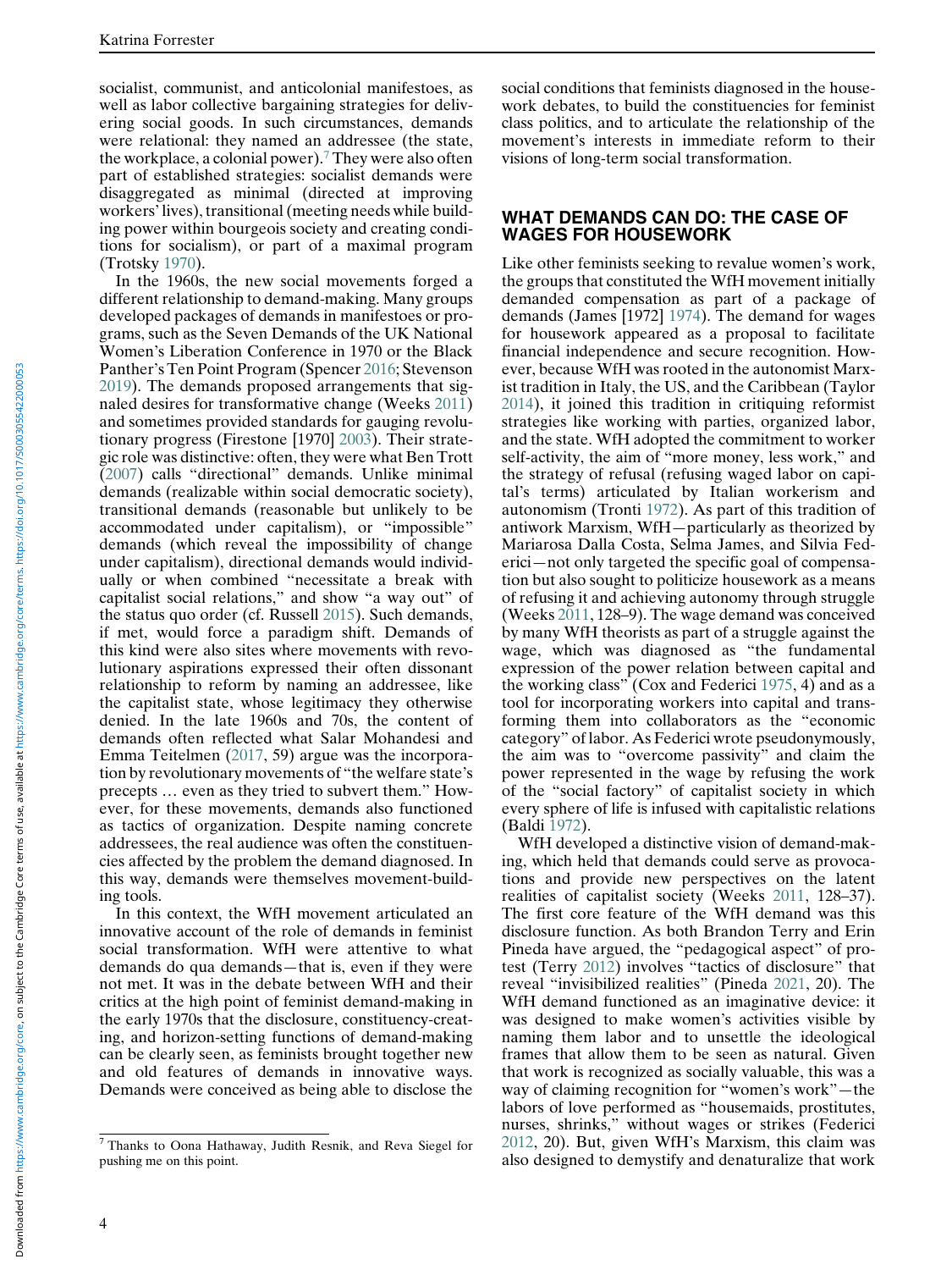and the wage system itself (Weeks [2011](#page-14-8), 128–37). WfH insisted that housework was productive work "in the Marxian sense, that is, [of] producing surplus value" and that the family was "functional to capital" (Dalla Costa and James [1973,](#page-12-12) 16, 29). The housewife was not simply in a relation of dependency but also exploited and "indispensable to capitalist production" (2).

The act of disclosure had a series of consequences. The demand qua demand functioned as a world-making act that exposed women's realities by changing their representation (Srinivasan [2019\)](#page-14-34), thus seeking to transform the meaning of present practices through a change in perspective (a feature of much feminist innovation; cf. MacKinnon [1989;](#page-13-25) Smith [2020\)](#page-14-18).[8](#page-4-0) Disclosing women's situation as labor was also a tactic in the WfH strategy of multiple refusals across different sites of gendered work. The first refusal was the housewife's withdrawal of labor—a refusal to reproduce capitalism for free, which rejected the subordination of society to the factory (and women's economic part in it). WfH identified the strike as a lever for refusal that could break processes of capital accumulation, since unwaged reproductive labor lowers the cost of labor power. The wage demand was intended to pull that lever. There was also a multidimensional social refusal: the disclosure of women's activities as labor involved a rejection of the essentialist myth—produced by capitalism's devaluation and naturalization of unwaged work—of that labor as personal service (Federici [2012,](#page-12-19) 16–7, 19). This entailed a struggle to "destroy the position of the housewife as the pivot of the nuclear family" (Dalla Costa and James [1973](#page-12-12), 21) and to reject the work of heteronormative sexuality—a focus of groups in the WfH network like Wages Due Lesbians, Black Women for Wages for Housework (BWWfH), and English Collective of Prostitutes (Brown [1976](#page-12-20); Capper and Austin [2018;](#page-12-21) Federici and Austin [2017](#page-13-3)).

Closely tied to this disclosure was the second feature of the wage demand: its capacity to reveal and create a constituency. Though WfH demanded compensation from the state as capital's representative, their main audience was the constituency of women workers among whom the campaign sought to build power. The naming of housework as something requiring a wage was intended to identify this constituency as an agent of feminist and class struggle. This constituencycreation function proceeded by three conceptual strategies. First, by characterizing domestic labor as productive, women were redefined as workers in the revolutionary class. If labor power is produced in the kitchen and bedroom, then the home is the foundation of the factory system not its other, and houseworkers should demand wages so they have time to struggle against labor (Dalla Costa and James [1973,](#page-12-12) 21–2). Second, by redefining housework to include all reproductive and servicing work, WfH claimed that "all women were housewives," including those who performed "waged housework" across several sectors (nursing, education, secretarial work, or sex work

[Edmond and Fleming [1975\]](#page-12-16)). Therefore, contra the view of WfH as a movement tied to Fordist models of family and work (Weeks [2011](#page-14-8), 140), the figure of the universal housewife redefined women as key workers of deindustrializing societies. Third, by characterizing unwaged housewives as part of the "wageless of the world" (James [2012\)](#page-13-26), the wage demand vested hope in unwaged surplus populations, organized by the social division of labor as the reserves of capitalist labor markets. Analogies with Black and anticolonial struggles were invoked to locate household production in a spectrum of spaces of unfreedom, from plantation to bedroom (Dalla Costa and James [1973,](#page-12-12) 30). The revolutionary class were those who appeared outside (but were, in fact, inside) the wage relation—housewives included. As such, the WfH perspective was described as the perspective of class struggle (Federici [1975](#page-12-22)).

#### CAN DEMANDS SET HORIZONS? THE PERSPECTIVE OF WINNING

I have so far shown how WfH sought to reframe housework by using the wage demand to disclose social conditions and create constituencies. But demands can also signal aspirations for different futures, as movements articulate strategies for long-term change and set the horizons of worlds they seek to build. The relationship between the reforms that movements demand and their revolutionary aspirations can be mediated in a range of ways. What I ask here is whether demands that seek to produce tangible effects in the short term can also articulate the horizons of a radically different future.

The WfH demand is an example of a demand that did not do so. Weeks has argued that WfH's demands were statements of desire designed to generate "distance from the present" and to "provoke, desire for, imagination of, and movement toward a different future." The WfH movement articulated the desirability of a postcapitalist future without waged labor, in which social reproductive work was performed collectively and the drudgery, exploitation, and subordination of the wage system and home was abolished (Weeks [2011,](#page-14-8) 208, 29, 131–5). But this future horizon was not explicitly articulated in the demand itself. Rather, the wage demand relied on an underlying logic to explain the relationship between demand and horizon. It was this broader WfH theory that brought the totality into view, explaining how the demand would bring the movement's revolutionary goals closer to realization, since it was not self-evident how the likely consequences of the demand being met—the waging of housework would bring the desired future into being. Therefore, I call the relationship between the demand qua demand and the horizon *disjunctive*.<sup>[9](#page-4-0)</sup> The demand did not itself set the horizon of the world the movement sought to build.

<span id="page-4-0"></span> $8$  Thanks to Sophie Smith for clarification of this point.  $9$  Thanks to Alyssa Battistoni for pushing me on this distinction.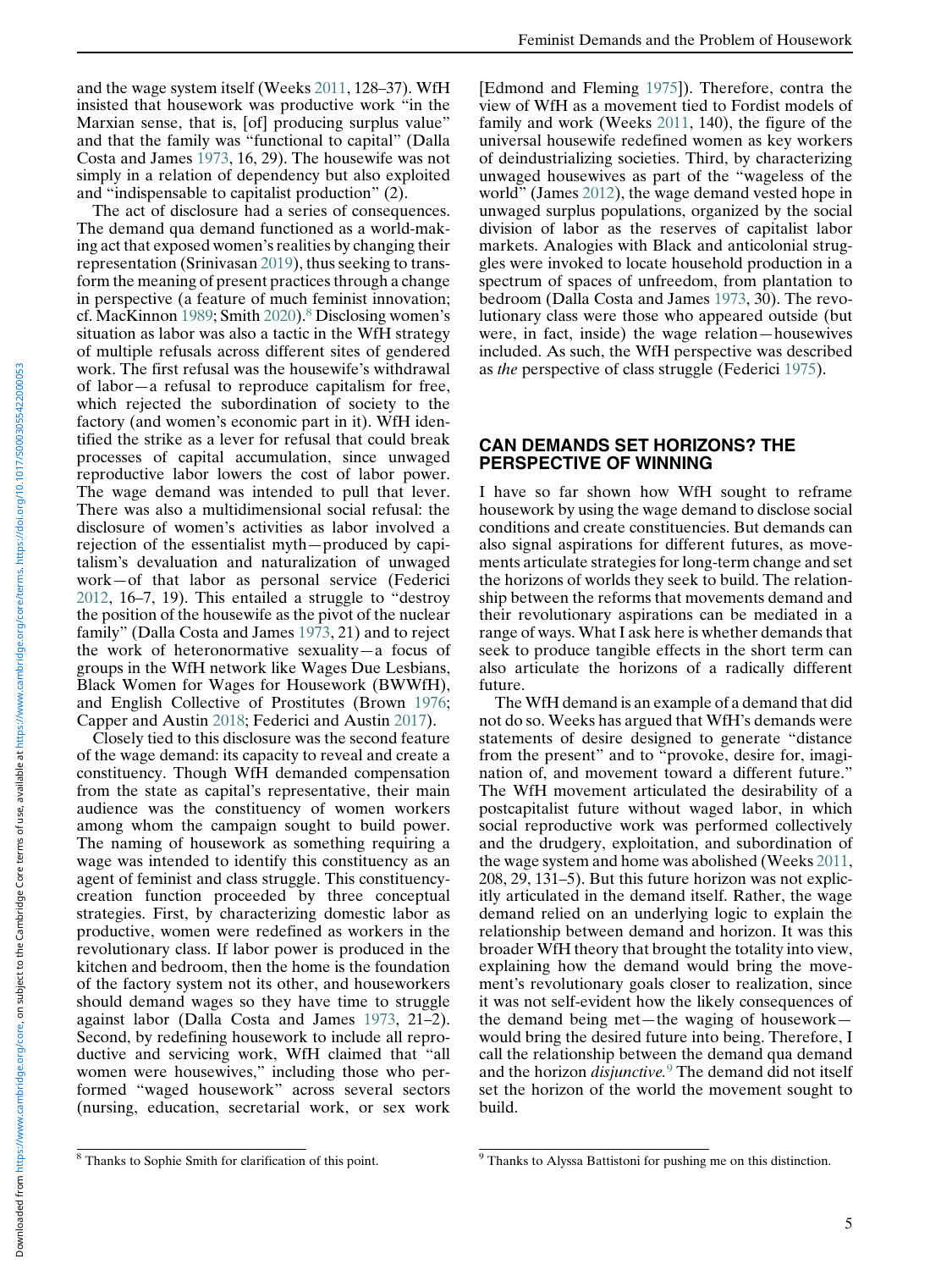Like many radical movements, WfH inhabited what Jane Mansbridge ([1994\)](#page-13-27) calls an "oppositional enclave"—a protected space that allowed for the generation of insights, some of which were difficult to translate more broadly. To those outside the WfH enclave, it was not obvious how the demand paved the way to a world without waged labor or operated alongside the strategy of refusal. The disjunctive nature of the WfH demand meant that it often appeared prima facie as a demand only for housewives' compensation. Rendering the demand and the revolutionary WfH horizon compatible relied on a kind of refusal-recognition logic: WfH demanded the recognition of housework at the point of refusing that work. They also demanded compensation from the state while refusing its legitimacy and assuming that true compensation was impossible under capitalism. This strategic logic was shared by other revolutionary movements demanding reforms from the state (for instance, those demanding reparations for slavery, a demand that BWWfH's 1974 New York campaign supported). In the case of WfH, it was easily misunderstood outside the enclave. As a result, even some inside, like Dalla Costa ([1972\)](#page-12-11), had doubts about the demand. (In light of such misunderstandings, Federici [[1975\]](#page-12-22) recast the demand as for wages against housework to articulate the core WfH thesis that, as Beverley Best [[2021,](#page-12-23) 898] puts it, "housework could not be waged under any conditions less than the exploding of the capital-labor relation.")

This misunderstanding had costs and benefits, particularly in terms of the demand's constituency-creation function. On the one hand, it enabled alliances between WfH and social wage campaigns. Though some Black feminists argued that WfH's strategy had little potential for mobilizing paid domestic workers and therefore Black women (Davis [1981\)](#page-12-24)—and that many white feminist treatments of housework upheld racialized divisions of household work (Collins [1999](#page-13-28); Roberts [1997\)](#page-14-35)—the demand's claim of recognition and for independence helped WfH build alliances with the New York welfare rights movement and British and Canadian family allowance campaigns (Brown [1976;](#page-12-20) Prescod-Roberts [1980\)](#page-14-36). This was true despite these movements' occasional hostility to WfH's revolutionary focus (Yamamori [2014,](#page-14-18) 18). On the other hand, WfH were criticized by other revolutionary feminists who saw the wage demand as reactionary reformism: waging housework risked institutionalizing women in the home and reifying rather than subverting the family wage system. One organizer with British autonomist group Big Flame described WfH as a "blind alley on the road to communism" that would reinforce division and isolation (Big Flame [1976c\)](#page-12-25). Others saw it as insufficiently antagonistic to capital or patriarchy (Dixon [1977;](#page-12-26) Lopate [1974\)](#page-13-29).

Some WfH theorists responded by developing an account of the function of demands in revolutionary strategy. Selma James ([1972] [1974,](#page-13-9) 82) called this "the perspective of winning." This described the act of demand-making as part of a revolutionary strategy even when the demand was not met. On this view, the key reason the WfH demand was characterized as

revolutionary was not because it set a revolutionary horizon but because it was a "demonstration of power." According to James's theory of social change, which prioritized building power among those deemed powerless, such displays of power would create the conditions for winning (the real prize to be won was the end of capitalism). The demand was also characterized as revolutionary because, as an act of disclosure, it changed the meaning of existing practices and built constituencies. It was not only the act of demanding itself that mattered: for WfH theorists, the effects of reforms that followed from the demand being met were also intended to have additional constituency-creating consequences. That is, if wages for housework were actually paid, it would give housewives "more money, more time." This would have a snowball effect (Toupin [2018,](#page-14-11) 61), creating conditions for further demonstrations of power. However, despite this, on the agentic perspective of winning, practical reforms that followed the demand being met were secondary to the revolutionary effects of the act of demand-making itself. Even if it failed to secure institutional change, the demand qua demand was meant to have tangible effects.

This account reflected WfH's adherence to autonomist Marxist frameworks that upheld a vision of agentic struggle as self-emancipating. Through the perspective of winning, WfH attempted to dissolve the tension between the reformist interpretation of the demand and the movement's revolutionary aspirations—not by setting the postcapitalist horizon through the demand but by describing it as already a revolutionary act.

## AN ALTERNATIVE DEMAND: SOCIALIZE HOUSEWORK!

Whether or not we have reason to demand WfH today —a point to which I will return—the WfH movement's practice of demand-making provides a framework for making sense of other demands, including the counterdemand for the socialization of housework. In the 1970s, this was a popular alternative among revolutionary feminists (as well as nonfeminist socialists), many of whom criticized the value-theoretic basis of the WfH demand. Rather than a demand for payment for reproductive labor, this was a call to bring that work out of the home with a range of free 24-hour state-funded, community-controlled caring and cleaning services, with a view to transforming and transcending the capitalist organization of social reproduction.

The socialization of housework was listed as part of a package of demands for reorganizing social life and addressing women's oppression under capitalism; it did not stand alone as a perspective like the WfH demand. For Angela Davis [\(1981](#page-12-24), 232), for example, institutional solutions to the housework problem required a guaranteed income, equal access to employment, and affordable public childcare. Some saw the socialization demand as one plank of a "dual strategy" of institutional provision alongside women's unionization, which would build power and create the experiences of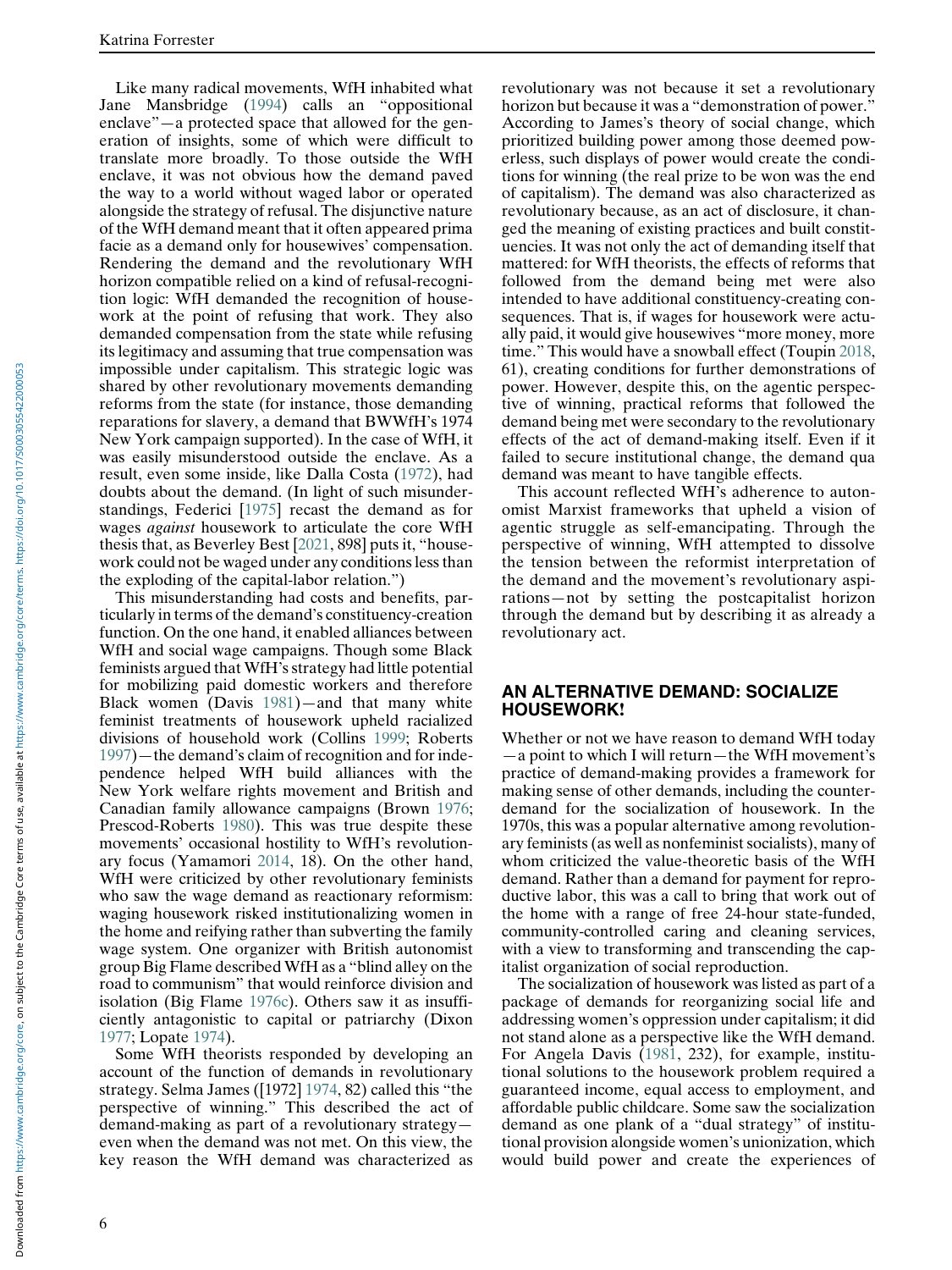sociality necessary for transformation (Morton [1970](#page-14-37); Oakley [1974](#page-14-38)). Big Flame, which shared many of WfH's commitments, debated whether socialization was compatible with the WfH demand, with some members casting the two demands as complementary (because a wage or basic income would underwrite freedoms afforded by childcare, launderettes, and so on) and others as contradictory (because the wage reinforced the existing organization of reproductive work [Big Flame [1976a;](#page-12-27) [1976b](#page-12-28); [1976c](#page-12-25)]).<sup>[10](#page-6-0)</sup> It was in part because of such objections to WfH that the socialization alternative emerged.

Objections to WfH often challenged the demand's disclosure function by arguing that its perspective was static or overreached: it overextended the labor framework or mischaracterized the structural position of housework by downplaying the role of the bourgeois family in stabilizing property regimes or by overstating the necessity of housework to capitalism or of wage demands to its downfall (Dixon [1977](#page-12-26); Freeman [1973](#page-13-30); Landes [1975;](#page-13-31) Mitchell [1971\)](#page-13-32). Davis [\(1981](#page-12-24), 234–5) famously challenged several WfH claims: that housework was productive, that there existed a special class of workers named housewives, and that the family was necessary to stabilize capitalism. Assuming that WfH took a narrow view of housework as private domestic labor, Davis rejected the claim that such labor was always wageless or essential: she pointed to apartheid South Africa, where Black men were valued for their productive potential but denied a family life, since this was deemed "superfluous and unprofitable" (235), but where the capitalist economy thrived without the reproduction of labor power in the nuclear family (236). Ultimately, she suggested that the family may stabilize capitalism over the long term, not because of its economic role but its political and ideological importance. For this reason, Davis stressed the minoritized family or kinship network could be a site of resistance (Davis [1972;](#page-12-29) cf. Reddy [1998](#page-14-39)).

Revolutionary feminists demanded the socialization of housework on the basis of arguments like these. Yet the socialization demand was not designed to itself make visible the work of housework via a compensatory demand like WfH (even if it similarly named the household as a workplace). Moreover, many who advocated socialization did not privilege demand-making in their organizational strategies for social change, particularly by the late 1970s (Big Flame [1976b,](#page-12-28) 2). But still, I want to suggest that if we creatively reappropriate the main features of WfH's demand-making to reconstruct the socialization demand in light of them, it becomes clear that it nonetheless did function to create constituencies and to disclose distinctive social conditions, beyond the fact of women's exploitation.

How did it do so? The demand for socialization disclosed two sets of social conditions. The first was explicit: by characterizing housework as isolated work that required socialization, it challenged the relegation

of social labors to nuclear families and the role of the household in the reproduction of capitalism. If a narrow view of housework was assumed, the demand called for a private activity to be made social and for the collectivization of women's individual struggles (Big Flame [1976c](#page-12-25)).

However, many revolutionary feminists began with an additional premise: that the organization of domestic labor was in flux. WfH saw hospital and service workers as "waged houseworkers," thus connecting different forms of concrete labor as reproductive labor. Others argued that, in advanced economies, housework was being socialized. For affluent women, that labor had long been outsourced to domestic workers and subject to restructuring by market and ideological imperatives (Ehrenreich and English [1975](#page-12-30)). But now women's unwaged work was being socialized more broadly—as it became central to the distribution of goods in retail, consumption, and services and through the commercialization of domestic labor (Gardiner [1976;](#page-13-17) Glazer [1984](#page-13-33); Vogel [1973](#page-14-40)). Despite the value of that labor for capital accumulation, the opposing tendency—of drawing women into the labor market—was making socialization potentially profitable and inevitable (Gardiner [1976](#page-13-17), 114; Milkman [1976,](#page-13-34) 94), although this process was still constrained by circumstances of economic crisis (Gardiner, Himmelweit, and Mackintosh [1975\)](#page-13-35).

In their accounts of socialization, these feminists disclosed two processes of change. The first was what scholars of welfare regimes call "defamilialization," which captures the degree to which a regime frees individuals from dependence on kinship units, unburdening households by transferring caregiving responsibilities to other institutions or collectivizing costs through labor markets or state provision (Esping-Andersen [1999](#page-12-2), 51; Lister [1994,](#page-13-33) 37). This process of socialization as defamilialization—which revolutionary feminists welcomed as hastening the breakdown of the nuclear family and family wage so that the household was no longer the linchpin of the capitalist system—also entailed a second process: the construction of a novel social and economic infrastructure, the care economy. The demand thus offered a double critique of the private, disclosing both unwaged private domestic labor and this actually existing form of socialization, which in the growing US health and care sectors was privatized, commodified, and marketized (Boris and Klein [2015](#page-12-31); Glenn [2010;](#page-13-4) Winant [2021](#page-14-13)).

The demand to socialize housework also had a constituency-creating function and offered a distinctive vision of feminist class politics. Like WfH, a met demand was intended to increase the mobilizational potential of women by freeing them from housework. For some, the socialization demand additionally served productivist commitments by allowing housewives to leave the home to challenge capitalists at the point of production, which was framed, contra WfH, as a privileged site of revolutionary struggle (Davis [1981\)](#page-12-24). Others, who rejected this productivist framing, saw the demand as naming working-class constituencies who would benefit from the collective risk sharing in communities and workplaces that socialization would

<span id="page-6-0"></span><sup>&</sup>lt;sup>10</sup> For a recent account of WfH and full socialization as complementary see Best [\(2021](#page-12-23)).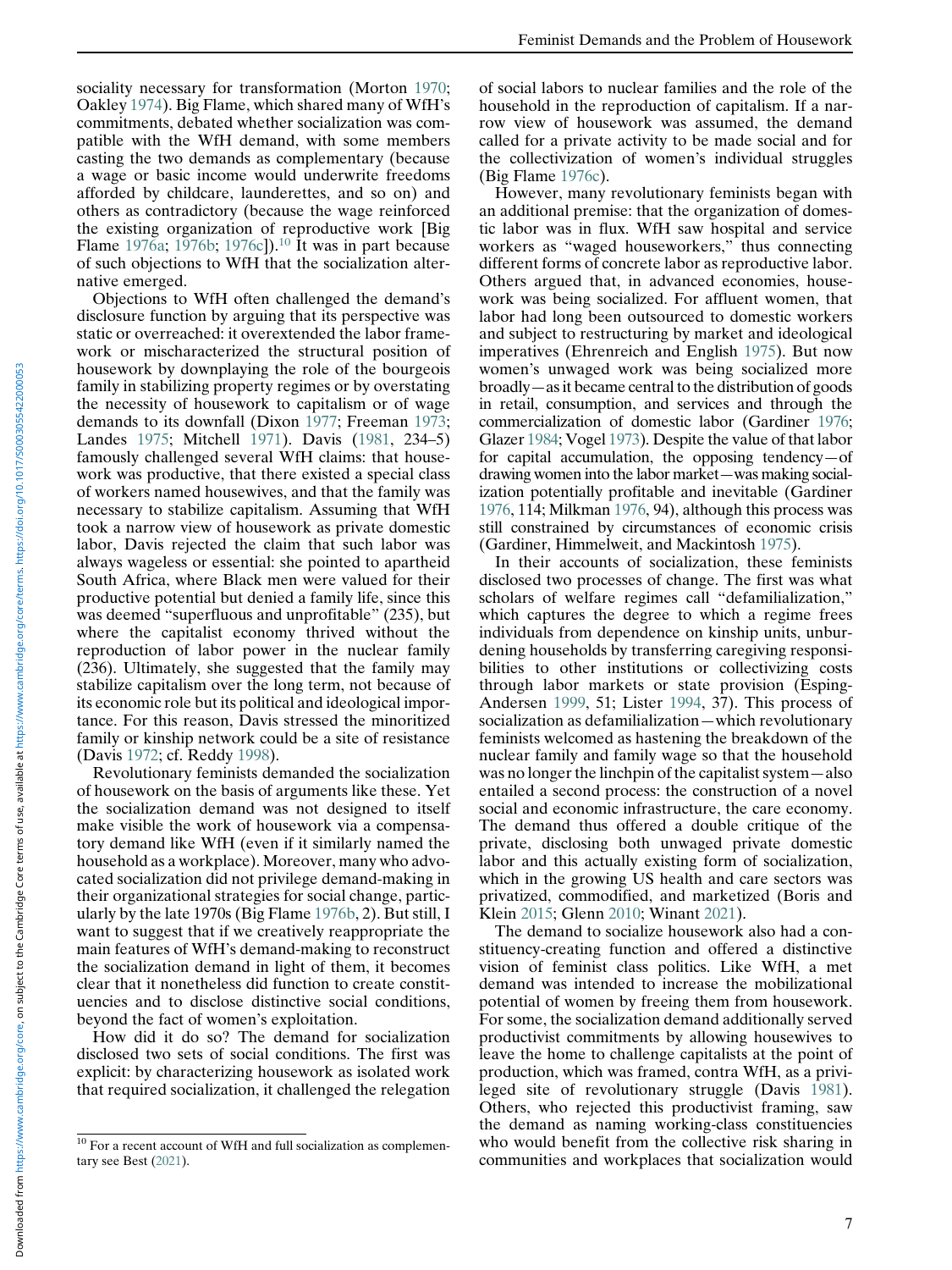entail (Big Flame [1976c\)](#page-12-25). One nascent strategy, to which I will return, proved particularly prescient. While WfH connected unwaged and waged reproductive work by appeal to ideas of the universal housewife and social factory, the socialization demand identified a coalition by pointing to the care infrastructure—the growth of which provided a basis for the demand that reproductive work be controlled not only by women in homes and communities but also by workers of the racialized and feminized care economy (Ehrenreich and Ehrenreich [1973,](#page-12-32) 1975).

### STEPPING STONES TO REVOLUTION: DEMAND-MAKING AS HORIZON-SETTING

The WfH demand and socialization demand thus shared two features in common: they both disclosed social conditions and created constituencies, though they did so in different ways. They diverged more significantly in how each demand for immediate reform related to longer-term change. For the vision of socializing housework encompassed both the short-term goal of socialization as defamilialization—the construction of institutions to unburden the labors of private homes —and an end state in which the socialization of housework would take an anticapitalist form as a key feature of the socialist society to come (Jenness [1972](#page-13-36)). The organizational changes required to begin the socialization of housework might appear as though they could be secured within the existing order, but revolutionary feminists insisted full socialization could not be achieved under capitalism. Reaching this horizon would involve reclaiming the new care infrastructure for emancipatory purposes: the task was to seize control of processes of socialization already underway (themselves conditions of capital accumulation [Big Flame [1976d](#page-12-33), 6]). If this wider view of housework was taken, the demand for socialized housework therefore implied a strategy for transcendence based on reclamation rather than refusal. In further contrast to WfH, the demand pointed to this multiscale transformation at the same time that it illuminated the contours of the world that transformation would create.

The feminist advocates of socialization also differed from the WfH movement in how they articulated the place of reform in relation to revolutionary horizons and of demand-making in accounts of social change. Many operated within New Left and Marxist traditions—primarily, but not exclusively (viz. Big Flame), Gramscian, Althusserian, and Eurocommunist. They conceived of the social and political realms as relatively autonomous terrains of contestation, promoting counterhegemonic strategies that used a variety of agents and mediators of transformation including parties, unions, and the state. That meant their strategies were often part of a more institutionalist vision than WfH's agentic one. Thus socialization entailed bringing housework under democratic, collective control: "socialized housework on our own terms" was seen as a way of "giving us space to establish our own needs" (Big Flame [1976d](#page-12-33), 2). While the mechanism for this was underspecified—it was sometimes said to require preceding technological transformation (Davis [1981](#page-12-24); Firestone [1970] [2003](#page-13-24)) or to result from class struggle and its concomitant reorganization of life—the call for socialization appealed to those skeptical that the wage demand was a sufficient lever for disruptive change. Many advocated allocating the state a central role in controlling processes of socialization and transcending current conditions. For Davis [\(1981\)](#page-12-24), for instance, full socialization was unfeasible in capitalist economies and entailed putting housework under state control, providing programs and subsidies to poor families. (This was why some WfH theorists rejected the socialization strategy—on grounds that it extended state control [Federici [2012](#page-12-19), 21].) It was often insisted, however, that state-funded programs be controlled cooperatively (the goal was the "socialization of housework, paid for by the state … controlled by the working class" [Big Flame [1977](#page-12-34), 3; [1976d](#page-12-33), 6.]) in, for instance, "neighbourhood childcare centers" (Brenner [1989](#page-12-35)). Regardless of the precise role of the state, many saw reforms as, under the right conditions, hastening rather than preventing ruptures with capitalism. The task for feminists was to formulate demands for reforms of this revolutionary kind.

The classic articulation of such a position was provided by Juliet Mitchell [\(1971,](#page-13-32) 73) in her canonical account of the "role of reformism in revolutionary politics." For Mitchell, women played an uneasy role in capitalism's stabilization. The family—a site of dependency, work, and consumption yet also some autonomy for women (hence her title: Women's Estate)—was "a stronghold of what capitalism needs to preserve but actually destroys: private property and individualism" (161, 136, 109). The family wage enforced the "unity of the couple" over worker solidarity (125); women were divided on class lines (130). Mitchell drew from Althusser to argue for the separation of four "separate structures" that make up women's situation—production, reproduction, sex, and the socialization of children (100). It was crucial to find the "weak link"—the structure that was the site of most contradictions, where governing ideologies were unsuccessful in regulating behavior (given the recent introduction of the contraceptive pill, Mitchell saw sexuality as that link). Yet any demand that sought to address a particular structure had to be integrated into a set of demands that addressed all structures at once. What was required was a revolutionary attitude that included "immediate and fundamental demands, in a single critique of the whole of women's situation, that does not fetishize any dimension of it" (Mitchell [1966,](#page-13-37) 34).

For many revolutionary feminists, the socialization demand was part of the kind of synthetic strategy that Mitchell identified, according to which demands were tools of persuasion in a strategy to build and actualize power. Mitchell rejected the maximalist demands of radical feminism, framing demands as maximalist "in the bad sense" when they had "no chance of winning wide support" and functioned to keep subjects outside politics (34). Here, demand-making included a consideration of a demand's consequences: they must be "concrete and positive," and able to be "integrated into the real course of history" (36). But Mitchell also rejected a reformism focused on "ameliorative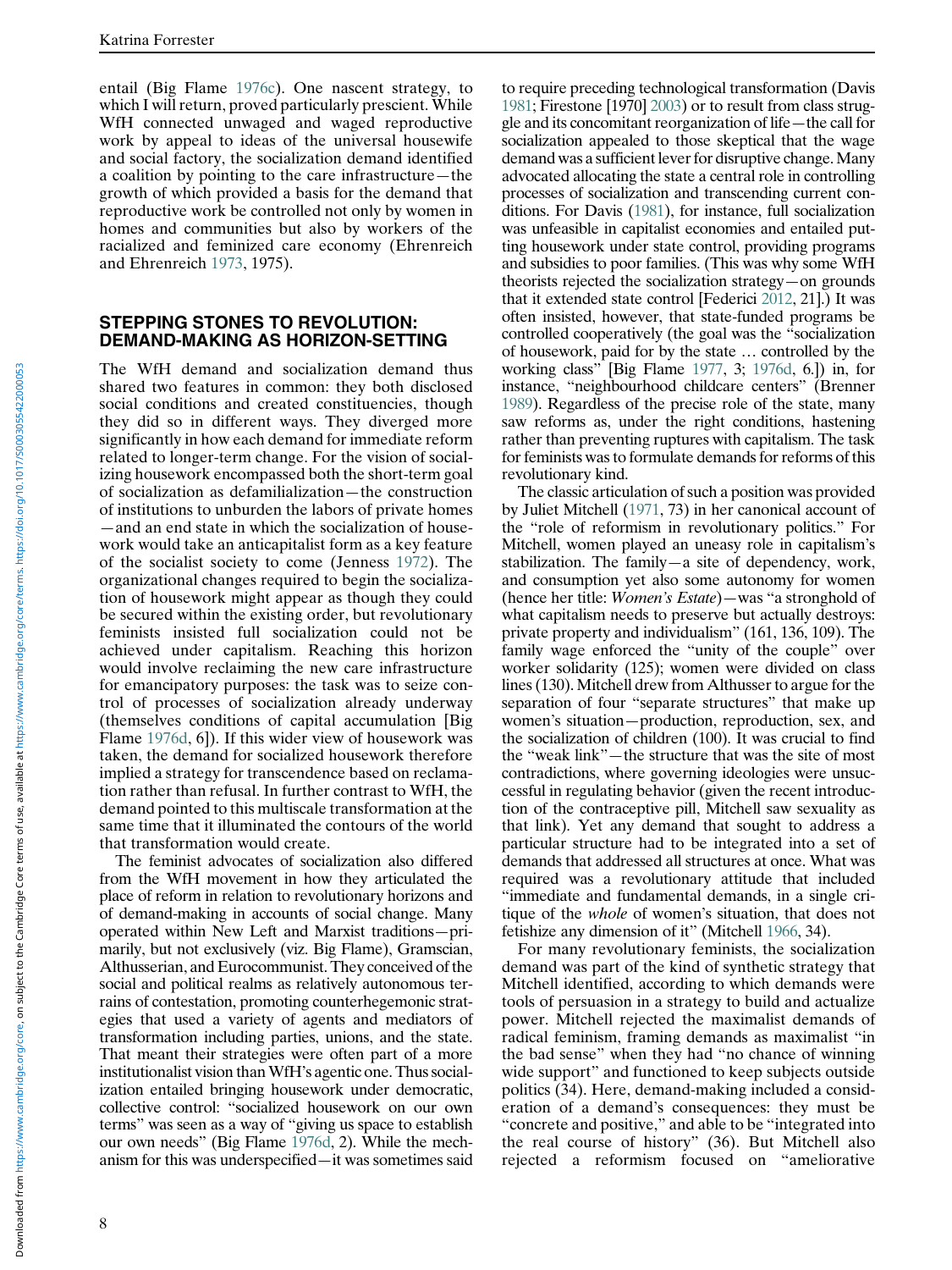demands" (equal pay, more nurseries, better retraining facilities) that on their own were "tepid embellishments" of the status quo. If demands for reform were to occupy a place in revolutionary politics, they would have to offer a "fundamental critique" and set a "vision" of liberation (33); as part of a revolutionary strategy, reforms could function like "stepping-stones" to more significant change (Mitchell [1971,](#page-13-32) 73).

Although Mitchell's account of women's situation did not go unchallenged by revolutionary feminists, it provided a distinctive account of how demands for reform might coexist with revolutionary aspirations. This was exemplified in the socialization demand's proposed stepping-stone reforms and long-term liberatory horizon and its indication of a process of traveling between the two. Advocates argued that institutional efforts to socialize housework would free women from work and the responsibility to consume, especially during economic crises when capitalism was particularly reliant on women's unpaid labors (Milkman [1976](#page-13-34), 94). It would make reproduction a social responsibility: "Society must carry the responsibility for its own arsewiping and reproduction," one activist wrote (Big Flame [1977](#page-12-34), 3). The claim was that if the demand were met, it would provide reforms on the way to the full socialization that was only possible in a postcapitalist world. The inclusion of both short- and long-term goals in the demand was also a strategy for movement-building: since demands being met often result in disappointments that cause movements to disintegrate, the horizon provided a lasting focal point for facilitating organizational endurance in spite of such disappointments. But the real hope was that changes ensuing from a met demand would not only have agentic effects, freeing women for struggle; they would alter the institutional terrain of struggle and reorganize work and life to enable transformational practices of care.

# THE PERSPECTIVE OF INVESTMENT

I want to suggest that the demand to socialize housework embodies a distinctive vision of the pathway that connects demands for reform to revolutionary horizons. It worked differently to WfH's perspective of winning, which cast each act of demand-making as a show of power, even when the demand was not met. As I have argued, the force of the WfH demand derived from the changes in meaning enacted through the disclosure function, which facilitated its constituencycreation functions. But another feature of the WfH demand was its disjunctive character: it did not point to the WfH campaign's long-term antiwork goals. By contrast, a key feature of the socialization demand was the intimate relationship between its near-term goals and horizon-setting functions: it pointed in an unmediated way to both immediate goal and end state. It thus did not have a disjunctive relation with the horizon but, instead, a mimetic one.

By characterizing the socialization demand in this way, I mean to clarify a particular kind of connection between a demand and the future a movement seeks to build. In the case of the socialization demand, the demand itself sets an imagined future world to invest in—the world in which housework is socialized. This future also bears a resemblance to the conditions of the present world if the demand were realized: the creation of free at the point of use, publicly funded, well-paid, 24 hour daycare, for example, could prefigure a world of fully socialized care. Thus the demand is mimetic: the demand qua demand draws a tight relationship between reforms and horizons, between socialization as defamilialization and socialization as an alternative to the capitalist organization of reproduction. This represents a benefit of this form of demand, one lacked by the WfH demand: it minimizes the risk of misunderstanding outside an oppositional enclave. Whereas WfH exploited misunderstandings of their demand to grow its constituency, the socialization demand allows for an alignment of near and long-term goals that is legible outside its enclave and facilitates organizational endurance.

Additionally, that these reforms can be characterized as representing a step toward the imagined world is important to the persuasive role of the socialization demand. To explain this, take another contrast between the wage and socialization demands. If the latter were ceded to in the fullest sense possible under capitalism, it might issue policies entailing, at best, a national care service, or free-at-point-of-delivery communal meals and household services. In this scenario, this would create an institutional arrangement closer to the horizon the socialization demand sets than if wages were given for housework, which would not bring a world without work any closer. Waging housewives might well allow time for struggle and so bring WfH's revolutionary goals closer in a broad sense, but the organizational and institutional changes produced by doing so would not prefigure the postwork horizon at which the movement aimed.

Therefore, the demand to socialize housework implies and typifies a distinctive strategic logic of social change. This logic is why I am suggesting that the socialization demand is underpinned by the perspective of investment. In contrast to the perspective of winning, this perspective asks whether a demand represents an investment in a future world that demand-makers seek to build. In doing so, it provides an additional way to evaluate demand-making: it refers both to the functions of the demand qua demand and to the consequences of the demand being met, asking whether the entailed reforms would actualize tangible gains by changing organizational and institutional conditions. If a demand issues in reforms that yield results in this way, pushing conditions in the direction of the horizon set by the demand, the demand would function as an investment, directing resources to where they are needed to bring about longer-term change and serving as a stepping stone to the future.

# SOCIALIZATION OR WAGES REVISITED

So far, I have made three arguments about what emerges from the housework debates. The first is that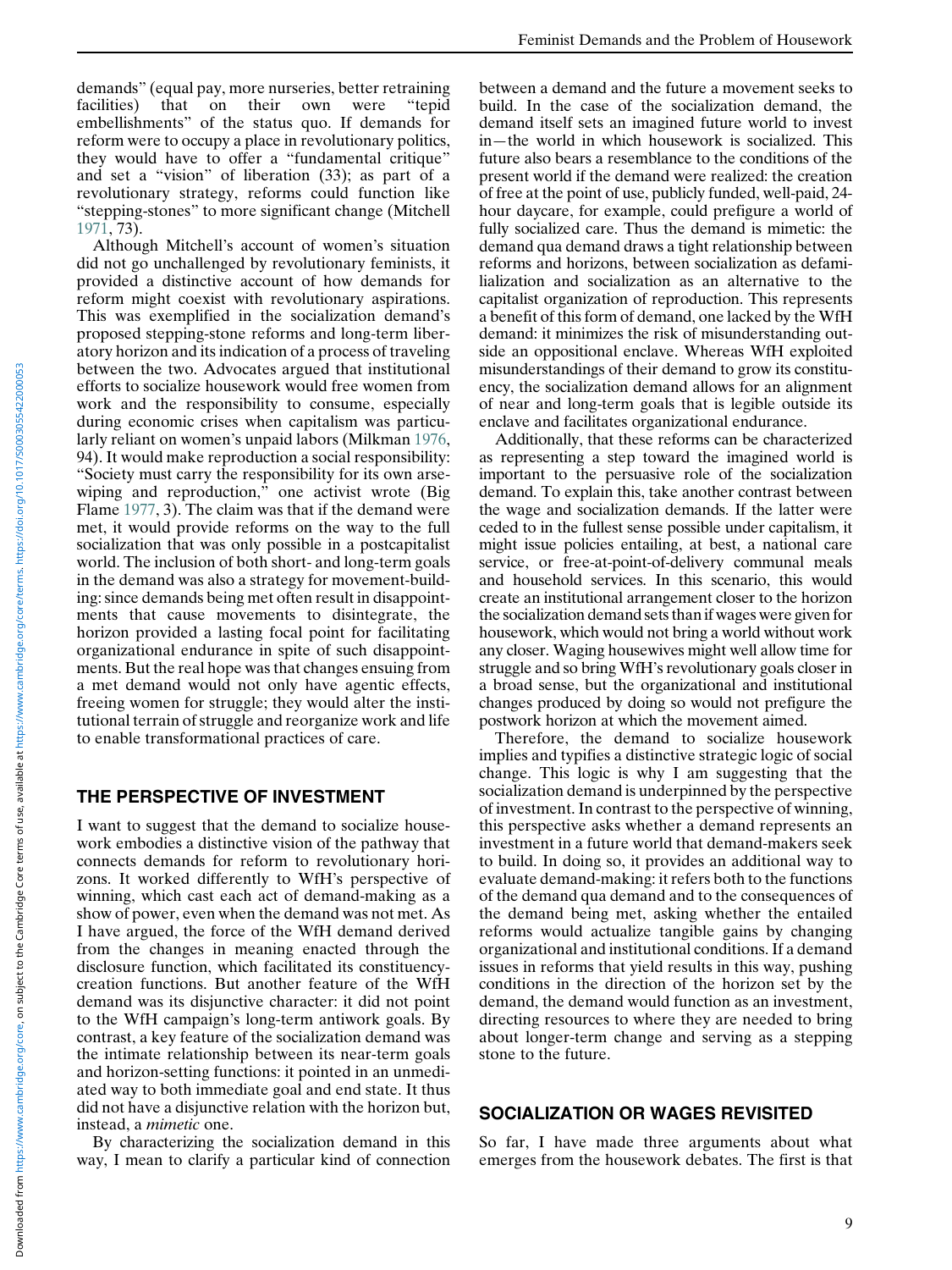they offer an account of what demands can do: demands disclose social conditions, create constituencies, and set the horizons of the desired world. The second is that they illuminate two different forms of demand. By focusing on the horizon-setting functions of demands and how demands themselves mediate the relationship between reform and revolutionary change, the distinction between disjunctive and mimetic demands comes into view. The third is that they embody two distinctive strategic perspectives: the perspective of winning and the perspective of investment, which assign different weights to the function of demands qua demands and the likely agentic and institutional effects of them being met. Taken together, what can these features of demand-making tell us about the force of the demands for wages for housework and for the socialization of housework today?

Before answering this question, I want to clarify that these demands can be evaluated in ways I have not discussed. They might be assessed as policy proposals, the overall evaluation of which depend on a range of normative and empirical considerations. For instance, the demand for WfH can be recast as issuing in policies for basic income, tax credits, or cash transfers like a "caregivers allowance" (Alstott [2004\)](#page-12-36), each of which are justifiable by appeal to various theories of justice and equality. Care-supporting income policies might be defended by gender egalitarians as benefitting the worst-off women (Gheaus [2020](#page-13-38)), as securing the right to an equal share of free time (Rose [2016](#page-14-21)), or as promoting freedom and self-determination (Pateman [2004;](#page-14-26) Robeyns [2008;](#page-14-41) Van Parjis [1995](#page-14-42)). By contrast, policies issuing from the socialization demand to outsource care by funding child-care institutions might be justified as embodying a "universal caregiver model" (Fraser [1994\)](#page-13-26) or establishing a "care corps" that defends care as a duty of citizenship (Berges [2015\)](#page-12-37). Those who see cash transfers as negatively affecting gender equality in the labor market and access to the "goods of work" (Gheaus and Herzog [2016\)](#page-13-39) might prefer moderate socialization measures to support a combination of care-giving and paid work (Orloff [2013;](#page-14-31) Schouten [2019;](#page-14-13) Williams [2000](#page-14-43)); those who see them as subsidizing markets for care and household servicing prefer state services to secure labor decommodification (Esping-Andersen [1999\)](#page-12-2). Socializing institutions might also be defended as key to a feminist socialism (Müller [2021\)](#page-14-44) or a green industrial strategy that casts care work as the green jobs of a sustainable future (Battistoni [2022\)](#page-12-38).

<span id="page-9-0"></span>The demands might also be assessed in terms of the desirability of the revolutionary feminist goals they set, the contribution they make to the project of revolutionary feminism, and whether the reforms they might entail would help secure that project. These goals would, of course, be contested by those who reject the revolutionary feminist commitments outlined above. But revolutionary feminists might also object to both demands as merely distributional demands that bring reproductive labor into the "waged indirectly market-mediated" sphere, thus leaving it subject to imperatives of capital accumulation (Gonzalez and

Neton [2014;](#page-13-29) Hester and Srnicek [2018;](#page-13-12) Munro [2021\)](#page-14-45). Yet many critical and antiwork Marxists today prefer a basic income to WfH as providing a better "way out" of capitalism by disconnecting income from labor (Srnicek and Williams [2015](#page-14-46); Van der Veen and Parijs [1986;](#page-14-47) Weeks [2011](#page-14-8)). They cast socialization policies as entailing the incorporation of the working class into capital, thus perpetuating unfreedom even while resolving crisis. Feminists more broadly might worry that the socialization demand's invocation of the social in a critique of commodification indicates unjustifiable nostalgia for pre-neoliberal social democracy.<sup>[11](#page-9-0)</sup> By contrast, defenders of socialization might embrace it as signaling a pathway to what Erik Olin Wright [\(2010](#page-14-48)) calls "social empowerment," or, if understood as statefunded cooperatively controlled reproductive work, as providing a basis for collective action (Brenner [1989,](#page-12-35) 258). Socializing the care economy might also be justified as entailing more organizational change than a basic income—which, as some have argued, is likely to be set low without prior democratic transformation (Benanav [2020](#page-12-39); Gourevitch and Stanczyck [2018](#page-13-40)) since bringing the for-profit social assistance, childcare, and health care sectors under public control could involve significant disruption for capital, at least in the short term (though long term, others suggest, it could stabilize capitalist reproduction [Best [2021\]](#page-12-23)).

Although such substantive judgements can never be entirely detached from formal considerations, I want to leave these arguments aside. My main claim is that we can also assess the rival demands in terms of how each delivers on the core aspirations of the three features of demand-making: the disclosure, constituency-creation, and horizon-setting functions. These features offer a framework for considering movement demands that can accommodate both the fact that the features' relative importance and success will vary in different conjunctures, as demands are articulated to different projects, and that long-term goals will be set by movements themselves according to their own interests and considerations. To show the value of this framework, in the remainder of this paper I evaluate the two demands, suggesting that the socialization demand is today the more fitting of the two because of how it discharges its disclosure and horizon-setting functions. I will conclude by proposing that the investment strategy it illuminates also has broad reach.

First, what of the WfH demand today? Its constituency-creating functions remain largely intact. The WfH wager was that the demand would appeal to those uncommitted to revolutionary horizons, so it could build power by appealing to a range of constituencies. This is likely to still be true, given the popularity of cash transfers among low-income and affluent women. However, the horizon-setting functions of the WfH demand remain limited and the challenges born of its disjunctive form persist: it risks operating as a claim of recognition divorced from a revolutionary strategy of work refusal. Thus, despite the resurgence of feminist strategies of

 $11$  On feminist nostalgia, see Cooper [\(2017](#page-12-40)).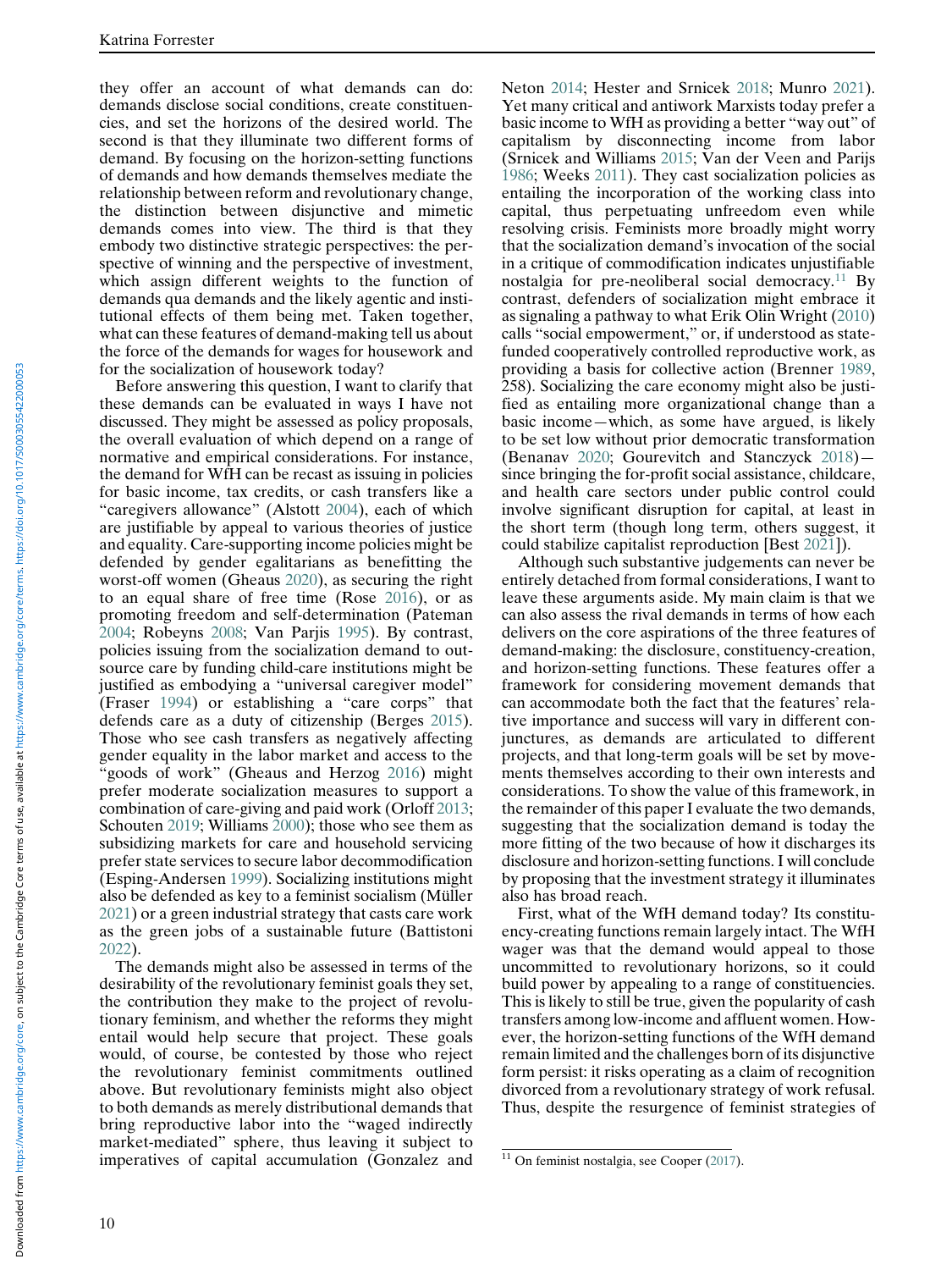[2021;](#page-13-8) Lewis [2019](#page-13-42)), few defend the WfH demand itself. But the major shift in the demand's force is in its disclosure function, and the constituency-creating features that flow from it, which is overall less apt today than when first made. In the 1970s, WfH played a significant role in disclosing women's hidden labors. The perspective was applied to other domains: in 1975, "Wages for Students" sought to disclose the corporate university as a site of value-production. More recently, "wages for Facebook" discloses the labor performed on digital platforms, while "wages for transition" reveals the labors of gender nonconforming people (cf. La Berge [2019](#page-13-43)). However, in the realm of housework, the capacities for disclosure are diminished. This is in part because, as Weeks ([2011](#page-14-8), 139–43) has argued, WfH—with its focus on unwaged domestic labor was more appropriate to the family wage regime than today's two-earner households. Women's changing labor market position and the globalization, outsourcing, waging, and marketization of social reproductive activity have changed housework, making WfH less revealing of women's situation (Ehrenreich and Hochschild [2003](#page-12-42); Huws [2019\)](#page-13-44).

Bhattacharya, and Fraser [2019;](#page-12-41) Hartman [2019](#page-13-41); Honig

However, the household remains an important site of social reproduction, having been opened to new markets (Glenn [2010\)](#page-13-4), while the family-household structure is still enforced by the state as responsibilities are thrown back onto families (Bakker [2007](#page-12-43); Cooper [2017\)](#page-12-40). Therefore, I want to suggest a different reason to think the disclosure function of WfH has been disrupted. Even if we take seriously WfH's efforts to grapple with deindustrialization and theorize housework in a wide sense and we are skeptical that the importance of unwaged domestic labor has declined, the acceptance of aspects of the WfH perspective means the demand does not have the pedagogical and educative effects it once did—in part because of its own success. Since the 1970s, languages of labor have been extended thanks to feminist efforts to make exploitation visible by naming the reproductive labors of the service, biomedical, and digital sectors (Cooper [2014;](#page-12-44) Hochschild [1983;](#page-13-45) Jarrett  $2016$ ).<sup>[12](#page-10-0)</sup> This has issued in formal and informal recognition of "women's work" through compensatory policies (tax credits, pensions, divorce law (Folbre [2007](#page-13-47); Lefkovitz [2018;](#page-13-39) Misra [1998\)](#page-13-48). Such recognition indicates the adoption in postindustrial economies of elements of WfH's diagnosis, particularly the popularization of the social factory thesis, which criticized factory-centric conceptions of the working class.<sup>[13](#page-10-1)</sup> After all, the

"essential workers" of the COVID-19 pandemic are WfH's waged houseworkers. These representational shifts have taken place without parallel structural transformations—the caring labor forces remain exploited—but they nonetheless suggest the WfH demand is less well placed to reveal hidden realities.[14](#page-10-2)

By contrast, I want to suggest the socialization demand discloses more, rather than less, today—precisely because of these transformations. The expansion of the health and care sector has created an infrastructure of housework outside the home, which revolutionary feminists presciently anticipated and which a disclosure of exploitation alone cannot reveal. With its attention to processes of change and its positing of an end state of socialized housework, the socialization demand can disclose the commodification of housework and the privatization of the care economy as unjust socialization processes, thus doubling as a critique of neoliberal economic and family privatization (Brown [2019,](#page-12-45) 115).

This disclosure has constituency-creating effects. For the socialization demand also discloses a continuum between the home as workplace and the workplace of the care economy. Like WfH, it expands the site of housework, not by characterizing servicing labor as housework but by pointing to a multiscale infrastructure of care work that includes providers, users, and consumers of care. In this way, the demand encourages the groups assigned those categories to envision a shared community of interests and articulates a solidaristic basis for a feminist class politics. As Gabriel Winant has argued [\(2021\)](#page-14-13), this constituency could provide the support for a transformation of the care economy into a society that worked to meet people's needs—one long called for by both Marxists and feminists (cf. Kittay [1999;](#page-13-35) Tronto [2013](#page-14-1)).

The benefits of the horizon-setting function of the socialization demand are also magnified, thanks to its mimetic form and the investment strategy it typifies. Recall that the demand sets a long-term goal by envisioning a world of collectivized social reproduction, in which emancipatory norms of sociality are reinforced and socializing institutions are built. But it also calls for reform of existing social relations and processes, suggesting that new modes of life may be dormant in the old. In the contemporary context, the claim is that the end state could be built from relations embedded within the capitalized care industry by reclaiming the socialization of housework for emancipatory purposes. Though the likely reforms that would follow from a met demand would fall short of

<span id="page-10-0"></span><sup>&</sup>lt;sup>12</sup> For a critique of the labor paradigm, see Oksala ([2019\)](#page-14-49).<br><sup>13</sup> I do not mean the value theory basis of the social factory model has

<span id="page-10-2"></span><span id="page-10-1"></span>been accepted; it has not. Among revolutionary feminists, the question of whether social reproductive activities produce value is once again the subject of debate, with some arguing, contra much Social Reproduction Theory, that unwaged social reproduction is not valueproducing (Best [2021](#page-12-23)), that it is because non-value-producing activities are necessary to capital accumulation that the gender distinction persists (De'Ath [2018](#page-12-46); Gonzalez and Neton [2014\)](#page-13-29), and that the labor that reproduces capitalism is not "life-making" (Munro [2021\)](#page-14-45).

<sup>&</sup>lt;sup>14</sup> That such representational shifts have not ended exploitation would be no surprise to the WfH movement, who were always attuned to the social location and class position of their audiences, and who disclosed the realities of the hidden abode of reproduction not in order to convince elite women of those realities—a goal that would not itself achieve lasting change—but to build class power. What I am suggesting here is that these shifts have an impact on what kind of demand is best suited to disclosing that hidden abode today.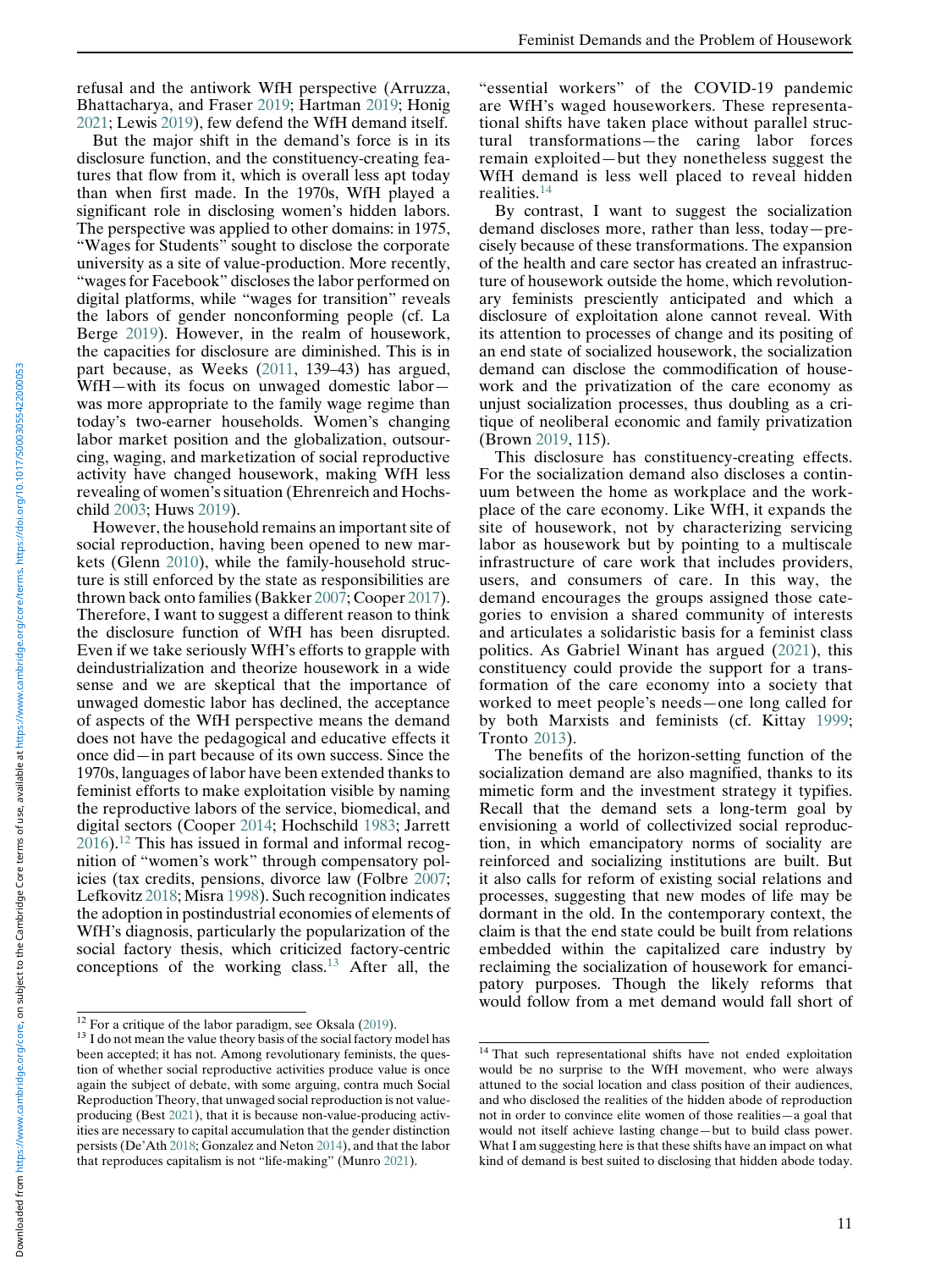revolutionary hopes, their outcome could entail the reorganization of reproductive work in such a way that they could nonetheless have a mimetic relationship to the world imagined by the demand. Therefore, because these reforms have the potential to reorganize life by changing the institutional (as well as agential) conditions of possibility for a feminist class politics, they also function as stepping stones toward it.

### CONCLUSION: THE PERSPECTIVE OF INVESTMENT BEYOND HOUSEWORK

In this study of the housework debates, I have revisited one chapter in revolutionary feminist attempts to transform care and service work to identify three features of demands and two distinctive perspectives on demandmaking. In light of these, I have defended the demand to socialize housework as having advantages: its capacities for disclosure, given the changing conditions of the care economy, and its form as a mimetic demand.

But I want to conclude with another claim: that what I have characterized as the perspective of investment provides a distinctive yet transferrable model for evaluating a range of social movement demands. Whereas James's perspective of winning emphasizes the importance of demands that functioned as assertions of power, using the investment perspective provides a way of identifying a different kind of relationship between a movement's demands for reform and its long-term goals. A stepping-stone investment demand need not take the political or institutional form explored here (in the case of housework, a solution that primarily depends on state action). Rather, what the perspective of investment offers is a way of identifying which demands—or which dissenting practices broadly understood—yield dividends and direct change toward the desired future world. In this, the investment perspective offers something distinct from an advocacy of prefigurative politics, which commits movement participants to practices or values that model the world they seek to build, for it involves assessing how practices and oppositional strategies also secure outcomes outside an enclave and how those outcomes affect long-term goals.

<span id="page-11-0"></span>Today, demand-making is back. Following a period of "demandlessness," when demanding nothing was a way of revealing "the lie behind capitalism's promises" (Millner-Larsen [2013,](#page-13-49) 115), demands for non-reformist reforms are crucial to the repertoires of many left movements in a way not seen since the early 1970s. In the US, these movements seek to transcend the current order, even while demanding change within it. Many uphold horizons of abolition, particularly but not exclusively those linked to the Movement for Black Lives, while also advocating immediate reforms. Some demand the socialization of health care, housing, care work, debt, the food system, and finance. Others demand system-changing reforms that seek to "unravel" oppressive systems and hierarchies, by defunding the police, canceling debt, or enacting rent moratoriums.[15](#page-11-0) These demands operate at multiple

levels: for instance, the demand for "Care not Cops" posits a future world of care in which to invest and advocates the unravelling of a current system through an immediate shift from policing to life-making institutions.

The revolutionary feminist account of demand-making offers questions to ask of these movements and a framework to make sense of their demands. Take, by way of conclusion, the demand to defund the police. What does it disclose, what constituencies can it create, and in what way does it set a long-term horizon of change? It discloses an overfunded, militarized system of policing that is part of a repressive carceral apparatus, created by racist state practices of exploitation, expropriation, and organized abandonment (Gilmore [2007](#page-13-50)) and grounded in anti-Black violence; it creates a constituency of all affected by that apparatus and it points toward a horizon of a future world in which prisons, police, and carceral control have been abolished—a world that its advocates characterize as attainable via "abolitionist steps" (Critical Resistance [2020\)](#page-12-47). Some abolitionists who advocate strategies of refusal cast the demand to abolish the police as more revolutionary than the demand to defund. However, in light of my account of demand-making, we can now see that the demand to defund also embodies an investment strategy. It sets a horizon of a future world to work toward and has a mimetic relationship to that world; if met, reforms that involved significant defunding may yield returns toward larger-scale transformation.

The trade-offs between different features of a demand—whether the disclosure, constituencycreating, or horizon-setting function is more desirable and effective as a tactic—will always be contextual. What the housework debates provide is an account of what demands can do that allows for that choice to be posed. Reconstructing and reappropriating the strategic logic its participants articulated in the perspective of investment also provides a novel way of evaluating movement strategies for revolutionary change. The question the perspective raises—of whether a practice of dissent yields returns that count as investments—can be asked not only of demands but also of other tactics of resistance, protest, disruption, and confrontation. These visions of demand-making and social change are just a few of the many fresh ways of thinking about the transformation of work and life that we might find in the problem-space of deindustrialization and its revolutionary feminist archive.

# ACKNOWLEDGMENTS

For discussion and feedback, I would like to thank Eric Beerbohm, Jeffry Frieden, Amy Kapczynski, Sarah Leonard, Jamie Martin, Durba Mitra, Samuel Moyn, Anne Phillips, Judith Resnik, William Roberts, Corey

<sup>&</sup>lt;sup>15</sup> I adapt "unraveling" from Gilmore [\(2007](#page-13-50), 242) – herself affiliated with WfH—who characterizes non-reformist reforms as changes that "unravel rather than widen the net of social control."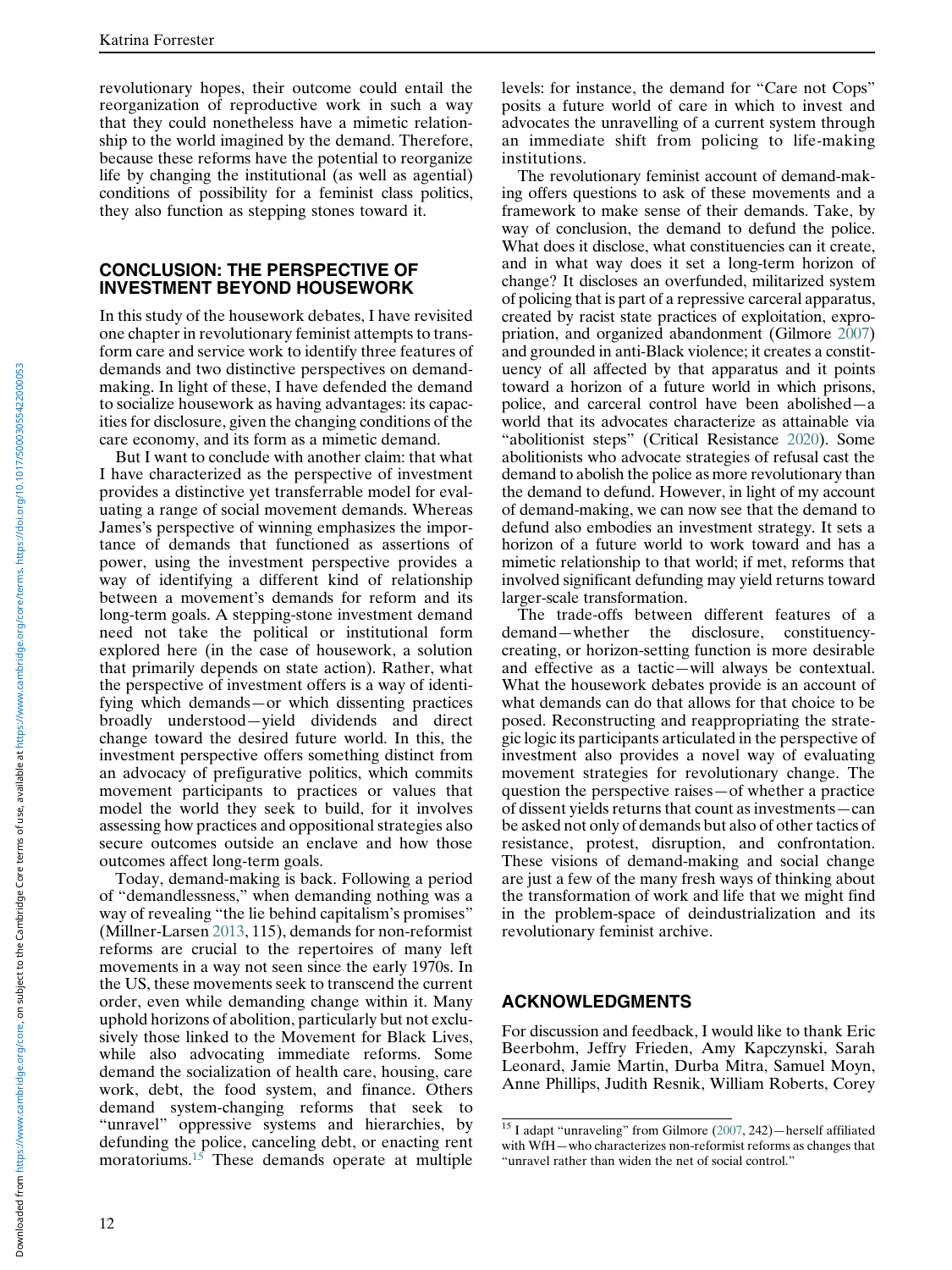<span id="page-12-45"></span><span id="page-12-35"></span><span id="page-12-34"></span><span id="page-12-31"></span><span id="page-12-20"></span><span id="page-12-7"></span><span id="page-12-4"></span>Downloaded from https://www.cambridge.org/core, on subject to the Cambridge Core terms of use, available at https://www.cambridge.org/core/terms. https://doi.org/10.10117/S000363422000053 Downloaded from https://www.cambridge.org/core, on subject to the Cambridge Core terms of use, available at https://www.cambridge.org/core/terms. https://doi.org/10.1017/S0003055422000053

<span id="page-12-33"></span><span id="page-12-28"></span><span id="page-12-27"></span><span id="page-12-25"></span>Robin, Reva Siegel, Sophie Smith, Brandon Terry, Moira Weigel, Gabriel Winant, Linda Zerilli, and Xinzhi Zhao. I am especially grateful to the APSR's anonymous reviewers and editors, particularly Clarissa Hayward, for their incisive comments, and to Alyssa Battistoni and Adom Getachew for insightful discussion of multiple drafts. Thanks also to audiences at the APSA 2019 annual meeting, the British and Irish Association of Political Thought annual meeting 2020, Washington and Lee's Gender and Law Workshop, Georgetown University's Political Theory group, UW-Madison's Political Theory Workshop, and the Yale Legal Theory Workshop, and to the archivists at the MayDay Rooms.

# CONFLICT OF INTEREST

The author declares no ethical issues or conflicts of interest in this research.

# <span id="page-12-21"></span>ETHICAL STANDARDS

<span id="page-12-44"></span><span id="page-12-3"></span>The author affirms this research did not involve human subjects.

### <span id="page-12-40"></span><span id="page-12-17"></span><span id="page-12-15"></span>**REFERENCES**

- <span id="page-12-47"></span><span id="page-12-11"></span><span id="page-12-9"></span>Agger, Ellen. 1975. "Smile Honey." In Wages for Housework: Women Speak Out: May Day Rally, Toronto, eds. Toronto Wages for Housework Committee, 25–7. Toronto: Amazon Press. Akbar, Amna. 2020. "Demands for a Democratic Political
- <span id="page-12-36"></span>Economy." Harvard Law Review 134 (1): 90–118.
- <span id="page-12-12"></span><span id="page-12-6"></span>Alstott, Anne. 2004. No Exit: What Parents Owe Their Children and What Society Owes Parents. Oxford: Oxford University Press.
- <span id="page-12-41"></span><span id="page-12-29"></span>Anderson, Elizabeth. 2017. Private Government. Princeton, NJ: Princeton University Press.
- <span id="page-12-43"></span><span id="page-12-24"></span>Arruzza, Cinzia, Tithi Bhattacharya, and Nancy Fraser. 2019. Feminism for the 99 Percent. London: Verso.
- <span id="page-12-46"></span><span id="page-12-18"></span>Bakker, Isabella. 2007. "Social Reproduction and the Constitution of a Gendered Political Economy." New Political Economy 12 (4): 541–56.
- <span id="page-12-26"></span><span id="page-12-0"></span>Baldi, Guido. 1972. "Theses on Mass Worker and Social Capital." Radical America 6 (3): 3–21.
- <span id="page-12-38"></span><span id="page-12-1"></span>Bariola, Nino, and Caitlyn Collins. 2021. "The Gendered Politics of Pandemic Relief: Labor and Family Policies in Denmark, Germany, and the United States during COVID-19." American Behavioral Scientist 65 (12): 1671–97.
- <span id="page-12-16"></span><span id="page-12-14"></span>Battistoni, Alyssa. 2022. "A Green New Deal for Care: Revaluing the Work of Social and Ecological Reproduction." Unpublished paper.
- <span id="page-12-39"></span><span id="page-12-30"></span>Beal, Frances. [1969] 2008. "Double Jeopardy: To Be Black and Female." Meridians 8 (2): 166–76.
- <span id="page-12-32"></span><span id="page-12-10"></span>Benanav, Aaron. 2020. Automation and the Future of Work. London: Verso.
- <span id="page-12-42"></span><span id="page-12-37"></span>Benston, Margaret. [1969] 2019. "The Political Economy of Women's Liberation." Monthly Review 71 (4): 1-11.
- <span id="page-12-23"></span><span id="page-12-2"></span>Berges, Sabrine. 2015. "Is Not Doing the Washing up Like Draft Dodging? The Military Model for Resisting a Gender Based Labour Division." Journal of Applied Philosophy 34 (3): 551–45. Best, Beverley. 2021. "Wages for Housework Redux." Theory &
- <span id="page-12-22"></span><span id="page-12-13"></span><span id="page-12-8"></span><span id="page-12-5"></span>Event 24 (4): 896–921. Bhandar, Brenna, and Rafeef Ziadah. 2020. Revolutionary Feminisms. London: Verso.
- <span id="page-12-19"></span>Bhattacharya, Tithi. 2017. Social Reproduction Theory. London: Pluto Press.
- Big Flame. 1976a. "Introduction to Meeting of Liverpool Big Flame Womens Group on Wages for Housework 25.2.76." Big Flame Internal Documents, 1–7. London: MayDay Rooms Archives.
- Big Flame. 1976b. "Why "Wages for Housework" Is Not Enough." Big Flame Internal Documents, 1–7. London: MayDay Rooms Archives.
- Big Flame. 1976c. "Housework Off Our Backs." Big Flame Internal Documents, 1–7. London: MayDay Rooms Archives.
- Big Flame. 1976d. "Women's Commission Report to Big Flame Conference 1976." Big Flame Internal Documents, 1–7. London: MayDay Rooms Archives.
- Big Flame. 1977. "Housework: Its Role in Capitalist Relations of Production and In Revolutionary Strategy." Big Flame Internal Documents, 1–7. London: MayDay Rooms Archives.
- Boris, Eileen, and Jennifer Klein. 2015. Caring for America. Oxford: Oxford University Press.
- Brenner, Johanna. 1989. "Feminism's Revolutionary Promise: Finding Hope in Hard Times"." Socialist Register 25: 245–63.
- Bracke, Maude. 2013. "Between the Transnational and the Local." Women's History Review 22 (4): 625–42.
- Brighouse, H., and E. O. Wright. 2008. "Strong Gender Egalitarianism" Politics and Society 36 (3): 360–72.
- Brown, Wilmette. 1976. "The Autonomy of Black Lesbian Women." Box 1, Wages for Housework Special Collections, Lesbian Herstory Archive, Brooklyn, NY.
- Brown, Wendy. 2019. In the Ruins of Neoliberalism. New York: Columbia University Press.
- Capper, Beth, and Arlen Austin. 2018. "'Wages for Housework Means Wages against Heterosexuality': On the Archives of Black Women for Wages for Housework and Wages Due Lesbians."  $GLO$  24 (4):  $445-66$ .
- Care Collective. 2020. The Care Manifesto. London: Verso.
- Cooper, Melinda. 2014. Clinical Labor. Durham, NC: Duke University Press.
- Cooper, Melinda. 2017. Family Values. Princeton, NJ: Zone Books. Cox, Nicole, and Silvia Federici. 1975. Counter-Planning from the
- Kitchen. Bristol: Falling Wall Press. Critical Resistance 2020. "Reformist Reforms vs. Abolitionist Steps in Policing." <http://criticalresistance.org/abolish-policing/>.
- Dalla Costa, Mariarosa. 1972. "Women and the Subversion of the Community." Radical America 6 (1): 23–69.
- Dalla Costa, Mariarosa, and Selma James. 1973. The Power of Women and the Subversion of the Community. Bristol: Falling Wall Press.
- Davis, Angela. 1972. "Reflections on the Black Woman's Role in the Community of Slaves." The Massachusetts Review 13 (1/2): 81–100.
- Davis, Angela Y. 1981. Women, Race, & Class. New York: Random House.
- De'Ath, Amy. 2018. "Gender and Social Reproduction." In The Sage Handbook of Frankfurt School Critical Theory. eds. Beverley Best, Werner Bonefeld, and Chris O'Kane, 1534–50. Los Angeles: Sage Publications.
- Dixon, Marlene. 1977. "Wages for Housework and Strategies of Revolutionary Fantasy." Synthesis 1 (4): 12–7.
- Dwyer, Rachel E. 2013. "The Care Economy? Gender, Economic Restructuring, and Job Polarization in the U.S. Labor Market." American Sociological Review 78 (3): 390–416.
- Edmond, Wendy, and Suzie Fleming. 1975. All Work and No Pay. Bristol: Falling Wall Press.
- Ehrenreich, Barbara, and Deirde English. 1975. "The Manufacture of Housework." Socialist Revolution 5 (26): 5–40.
- Ehrenreich, Barbara, and John Ehrenreich. 1973. "Hospital Workers: A Case Study in the 'New Working Class.'" Monthly Review 24: 12–25.
- Ehrenreich, Barbara, and Arlie Russell Hochschild. 2003. Global Women. New York: Metropolitan Books.
- Esping-Andersen, Gøsta. 1999. Social Foundations of Postindustrial Economies. Oxford: Oxford University Press.
- Farmer, Ashley D. 2017. Remaking Black Power. Chapel Hill: The University of North Carolina Press.
- Federici, Silvia. 1975. Wages against Housework. London: Power of Women Collective; Bristol: Falling Wall Press.
- Federici, Silvia. 2012. Revolution at Point Zero. Oakland, CA: PM Press.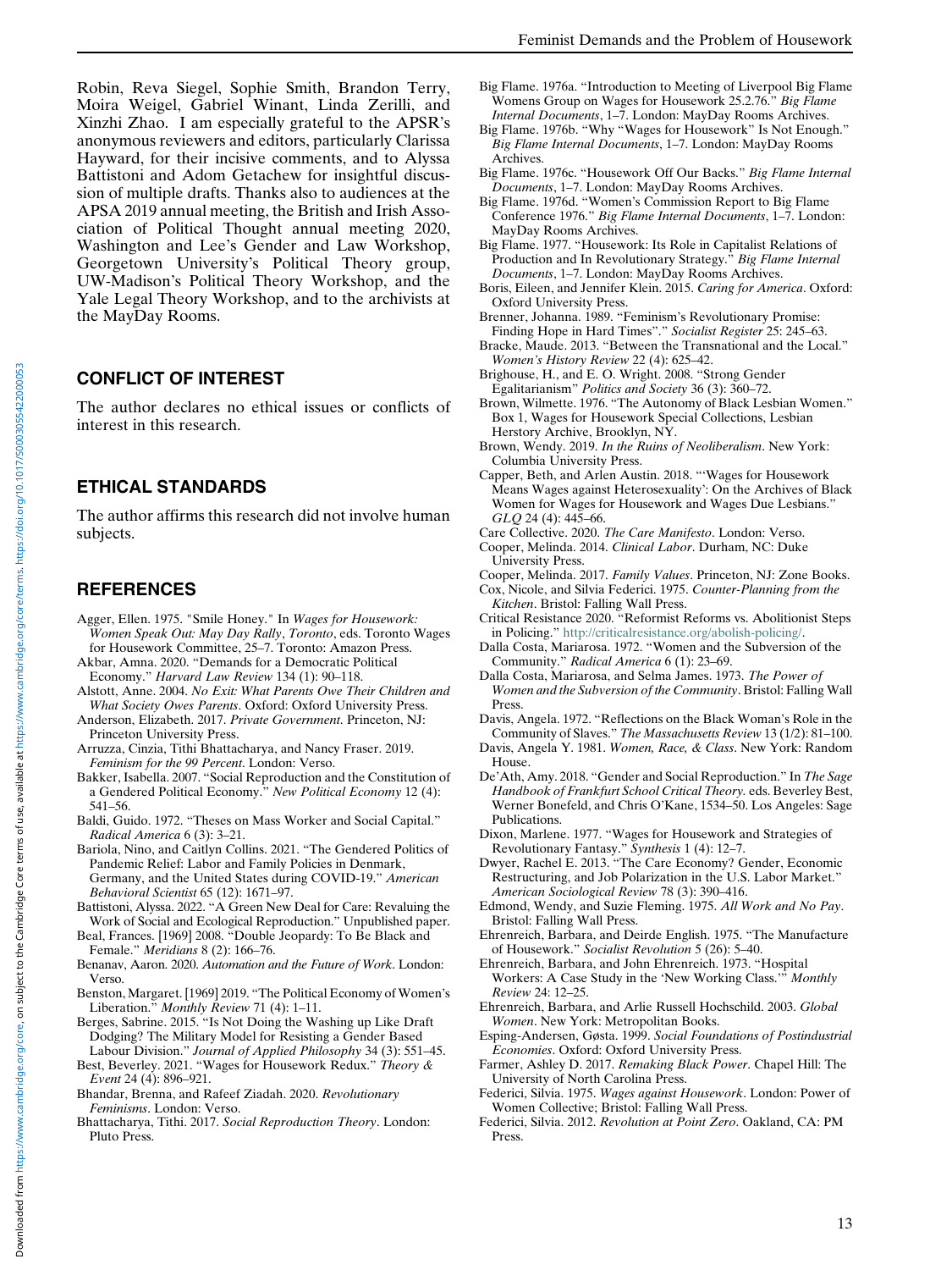<span id="page-13-3"></span>Federici, Silvia, and Arlen Austin. 2017. The New York Wages for Housework Committee 1972-1977. Brooklyn, NY: Autonomedia.

<span id="page-13-24"></span><span id="page-13-8"></span>Ferguson, Susan. 2020. Women and Work. London: Pluto Press. Firestone, Shulamith. [1970] 2003. The Dialectic of Sex: The Case for

- <span id="page-13-47"></span><span id="page-13-44"></span>Feminist Revolution. New York: Farrar, Straus and Giroux. Folbre, Nancy. 2007. "Measuring Care: Gender, Empowerment, and
- <span id="page-13-1"></span>the Care Economy." Journal of Human Development 7 (2): 183-99. Forrester, Katrina. 2021. "Capitalism and the Organization of

<span id="page-13-9"></span>Displacement: Selma James on Work, Identity, and Internationalism." Unpublished Paper.

- <span id="page-13-19"></span>Fox, Bonnie, ed. 1980. Hidden in the Household: Women's Domestic Labour under Capitalism. Toronto: The Women's Press.
- <span id="page-13-46"></span><span id="page-13-26"></span>Fraser, Nancy. 1994. "After the Family Wage." Political Theory 22 (4): 591–618.
- <span id="page-13-36"></span><span id="page-13-0"></span>Fraser, Nancy. 2016. "Contradictions of Capital and Care." New Left Review 100 (July/August): 99–117.
- <span id="page-13-30"></span><span id="page-13-22"></span>Freeman, Caroline. 1973. "When Is a Wage Not a Wage?" Red Rag 5: 16–8.
- <span id="page-13-17"></span><span id="page-13-13"></span>Gardiner, Jean. 1976. "The Political Economy of Domestic Labour in Capitalist Societies." In Dependence and Exploitation in Work and Marriage, eds. Diana Leonard, Sheila Allen, and Diana Leonard Barker, 109–20. London: Longman Publishing.
- <span id="page-13-35"></span>Gardiner, Jean, Susan Himmelweit, and Maureen Mackintosh. 1975. "Women's Domestic Labour." Bulletin of the Conference of Socialist Economists 4, 2 (11): JG, SH, and MM 1-11.
- <span id="page-13-43"></span><span id="page-13-18"></span><span id="page-13-16"></span>Gerstein, Ira. 1973. "Domestic Work and Capitalism." Radical America 7 (4–5): 101–28.
- <span id="page-13-50"></span>Gilmore, Ruth Wilson. 2007. Golden Gulag. Berkeley: University of California Press.
- <span id="page-13-7"></span>Gheaus, Anca. 2018. "Gender-Egalitarian Policies in the Workplace and Family." In Routledge Handbook of Ethics and Public Policy, eds. Annabelle Lever and Andrei Poama 293–305. London: Routledge.
- <span id="page-13-42"></span><span id="page-13-38"></span><span id="page-13-31"></span>Gheaus, Anca. 2020. "The Feminist Argument against Supporting Care." The Journal of Practical Ethics. 8 (1): 1–27
- <span id="page-13-39"></span>Gheaus, Anca, and Lisa Herzog. 2016. "The Goods of Work (other Than Money!)" Journal of Social Philosophy 47 (1): 70-89.
- <span id="page-13-33"></span>Glazer, Nona Y. 1984. "Servants to Capital: Unpaid Domestic Labor and Paid Work." Review of Radical Political Economics 16 (1): 60-87.
- <span id="page-13-23"></span>Glazer, Nona Y. 1993. Women's Paid and Unpaid Labor: The Work Transfer in Health Care and Retailing. Philadelphia, PA: Temple University Press.
- <span id="page-13-4"></span>Glenn, Evelyn Nakano. 2010. Forced to Care. Cambridge, MA: Harvard University Press.
- <span id="page-13-29"></span>Gonzalez Maya, and Jeanne Neton. 2014. "The Logic of Gender: On the Separation of Spheres and the Process of Abjection." In Contemporary Marxist Theory: A Reader, eds. Andrew Pendakis, Jeff Diamanti, Nicholas Brown, Josh Robisnon, and Imre Szeman, 149–74. London: Bloomsbury.
- <span id="page-13-25"></span><span id="page-13-14"></span><span id="page-13-10"></span>Gorz, André. 1967. Strategy for Labor: A Radical Proposal. Boston, MA: Beacon Press.
- <span id="page-13-21"></span><span id="page-13-6"></span>Gourevitch, Alex. 2018. "The Right to Strike: A Radical View."American Political Science Review 112 (4): 905–17.
- <span id="page-13-40"></span><span id="page-13-27"></span>Gourevitch, Alex, and Lucas Stanczyck. 2018. "The Basic Income Illusion." Catalyst 1 (4): 151–77.
- <span id="page-13-15"></span><span id="page-13-5"></span>Harrison, John. 1973. "The Political Economy of Housework." Bulletin of the Conference of Socialist Economists. Winter: 35–51.
- <span id="page-13-41"></span>Hartman, Saidiya. 2019. Wayward Lives, Beautiful Experiments. New York: W. W. Norton & Company.
- <span id="page-13-2"></span>Hayward, Clarissa. 2020. "Disruption: What Is It Good For?" Journal of Politics 82 (2): 448–59.
- <span id="page-13-11"></span>Hensman, Rohini. 2011. "Revisiting the Domestic-Labour Debates: An Indian Perspective." Historical Materialism 19 (3): 3–28.
- <span id="page-13-34"></span><span id="page-13-12"></span>Hester, Helen, and Nick Srnicek 2018. "The Crisis of Social Reproduction and the End of Work." Open Mind. [https://](http://criticalresistance.org/abolish-policing/) [kclpure.kcl.ac.uk/portal/files/104129555/Hester\\_and\\_Srnicek\\_](http://criticalresistance.org/abolish-policing/) [2018\\_The\\_Crisis\\_of\\_Social\\_Reproduction\\_and\\_the\\_End\\_of\\_](http://criticalresistance.org/abolish-policing/) [Work\\_.pdf](http://criticalresistance.org/abolish-policing/).
- <span id="page-13-49"></span><span id="page-13-48"></span><span id="page-13-28"></span>Collins, Patricia Hill. 1999. Work, Family, and Black Women's Oppression. New York: Routledge.
- <span id="page-13-37"></span><span id="page-13-20"></span>Himmelweit, Susan, and Simon Mohun. 1977. "Domestic Labour and Capital." Cambridge Journal of Economics 1 (1): 15–31.
- <span id="page-13-45"></span><span id="page-13-32"></span>Hochschild, Arlie R. 1983. The Managed Heart. Berkeley: University of California Press.
- Hooker, Juliet. 2016. "Black Lives Matter and the Paradoxes of U.S. Black Politics." Political Theory 44 (4): 448–69.
- Honig, Bonnie. 2021. A Feminist Theory of Refusal. Cambridge, MA: Harvard University Press.
- Huws, Ursula. 2019. "The Hassle of Housework: Digitalisation and the Commodification of Domestic Labour." Feminist Review 123  $(1): 8-23.$
- Iversen, Torben, and Frances Rosenbluth. 2010. Women, Work, and Politics. New Haven, CT: Yale University Press.
- James, Selma [1972] 1974. Women, the Unions and Work … or, What is Not to be Done and the Perspective of Winning. New York: KNOW.
- James, Selma. 2012. Sex, Race and Class. Oakland, CA: PM Press.
- Jarrett, Kylie. 2016. Feminism, Labor and Digital Media. London: Routledge.
- Jenness, Linda. ed. 1972. Feminism and Socialism. New York: Pathfinder Press.
- Jones, Claudia. 1949. "An End to the Neglect of the Problem of the Negro Woman!" Political Affairs 28 (6): 51–67.
- Kotiswaran, Prabha. 2020. "An Ode to Altruism: How Indian Courts Value Unpaid Domestic Work." Working Paper. [https://](https://papers.ssrn.com/sol3/papers.cfm?abstract_id=3740179) [papers.ssrn.com/sol3/papers.cfm?abstract\\_id=3740179.](https://papers.ssrn.com/sol3/papers.cfm?abstract_id=3740179)
- Kittay, Eva Feder. 1999. Love's Labor: Essays on Women, Equality and Dependency. New York: Routledge.
- Kuhn, Annette, and AnnMarie Wolpe. 1978. Feminism and Materialism. London: Routledge.
- La Berge, Leigh. 2019. Wages against Artwork: Decommodified Labor and the Claims of Socially Engaged Art . Durham, NC: Duke University Press.
- Landemore, Hélène, and Isabelle Ferreras. 2016. "In Defense of Workplace Democracy: Towards a Justification of the Firm–State Analogy." Political Theory 44 (1): 53–81.
- Landes, Joan. 1975. "Wages for Housework: Subsidizing Capitalism?" Quest 2 (2): 18–30.
- Lewis, Sophie. 2019. Full Surrogacy Now. London: Verso.
- Lefkovitz, Alison. 2018. Strange Bedfellows. Philadelphia: University of Pennsylvania Press.
- Lister, Ruth. 1994. "'She Has other Duties': Women, Citizenship and Social Security." In Social Security and Social Change: New Challenges to the Beveridge Model, eds. Sally Baldwin and Jane Falkingham, 31–44. Hemel Hempstead: Harvester Wheatsheaf.
- Livingston, Alexander. 2018. "Fidelity to Truth: Gandhi and the Genealogy of Civil Disobedience." Political Theory 46 (4): 511–36.
- Lopate, Carole. 1974. "Women and Pay for Housework." Liberation May/June: 8–11.
- Mac, Juno, and Molly Smith. 2020. Revolting Prostitutes: The Fight for Sex Workers' Rights. London: Verso.
- MacKinnon, Catharine A. 1989. Toward a Feminist Theory of the State. Cambridge, MA: Harvard University Press.
- Mainardi, Pat. 1970. "The Politics of Housework." It Ain't Me Babe 1 (3): 5.
- Malos, Ellen. 1980. The Politics of Housework. London: Allison and Busby.
- Mansbridge, Jane. 1994. "Using Power/ Fighting Power". Constellations 1 (1): 53–73.
- Mantena, Karuna. 2012. "Another Realism: The Politics of Gandhian Nonviolence." The American Political Science Review 106 (2): 455–70.
- McAdam, Douglas, John D. McCarthy, and Mayer N. Zald, eds. 1996. Comparative Perspectives on Social Movements: Political Opportunities, Mobilizing Structures, and Cultural Framings. Cambridge: Cambridge University Press.
- Mezzadri, Alessandra. 2019. "On the Value of Social Reproduction." Radical Philosophy 2 (4): 33–41.
- Milkman, Ruth. 1976. "Women's Work and the Economic Crisis." Review of Radical Political Economics 8 (1): 73–97.
- Millner-Larsen, Nadja. 2013. "Demandless Times." Women's Studies Quarterly 41 (3/4): 113–30.
- Misra, Joya. 1998. "Mothers or Workers? The Value of Women's Labor." Gender & Society 12 (4): 376–99.
- Mitchell, Juliet. 1966. "Women: The Longest Revolution." New Left Review 1 (40): 11–37.
- Mitchell, Juliet. 1971. Woman's Estate. New York: Pantheon Books.